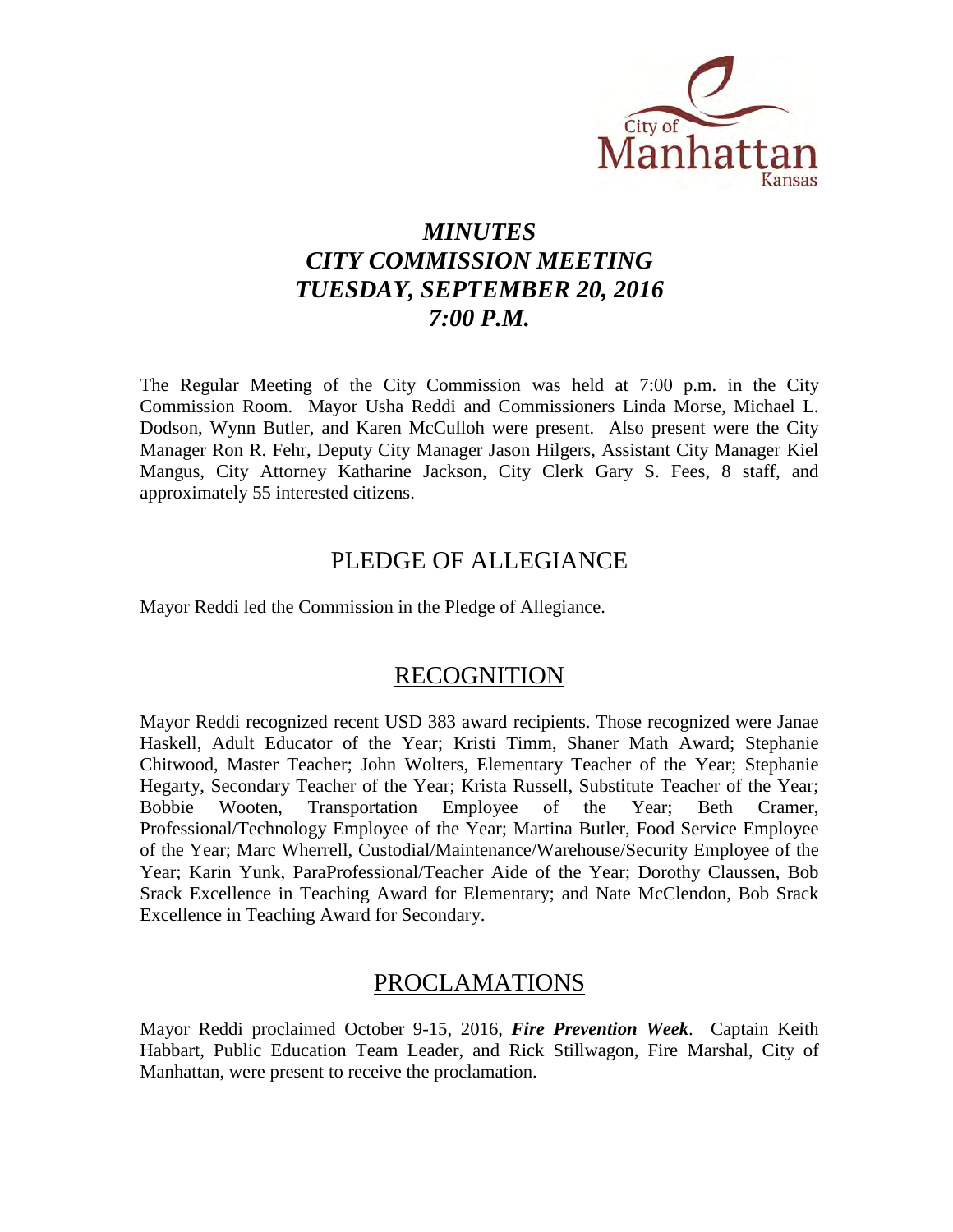# PROCLAMATIONS *(CONTINUED)*

Mayor Reddi proclaimed and recognized *Military and Veteran Caregivers*. Janet Nichols, Military Community Liaison, Manhattan Chamber of Commerce; Briana Nelson-Goff, PhD, Director, Institute for the Health and Security of Military Families; Carolyn Tolliver-Lee, Family Advocacy Program Specialist, Fort Riley; Allyson Bowers, Emeritus Fellow, Elizabeth Dole Foundation and Manhattan Veteran's Family Caregivers Support Network Founder; Sara Devine, Caregiver; and Christine Benne, Caregiver, were present to receive the proclamation.

# COMMISSIONER COMMENTS

Commissioner McCulloh encouraged everyone to see the new exhibit "Going Home: Hidden Histories of the Flint Hills" which opens at the Flint Hills Discovery Center beginning September 23, 2016.

Mayor Reddi informed the community that there is information on the City's website regarding the Street Maintenance Sales Tax item and the educational open houses that are available for citizens to attend. She also encouraged citizens to register to vote if haven't already done so and to view the Riley County election website for additional information and important advanced voting and election deadlines.

# CONSENT AGENDA

(\* denotes those items discussed)

# **MINUTES**

The Commission approved the minutes of the Regular City Commission Meeting held Tuesday, September 6, 2016.

# **CLAIMS REGISTER NO. 2830**

The Commission approved Claims Register No. 2830 authorizing and approving the payment of claims from August 31, 2016, to September 13, 2016, in the amount of \$5,880,808.83.

### **LICENSE**

The Commission approved a Merchant Guard Agency License for calendar year 2016 for PBP Management Group, Inc., 2102 East  $21<sup>st</sup>$  Street, Suite C, Wichita, Kansas.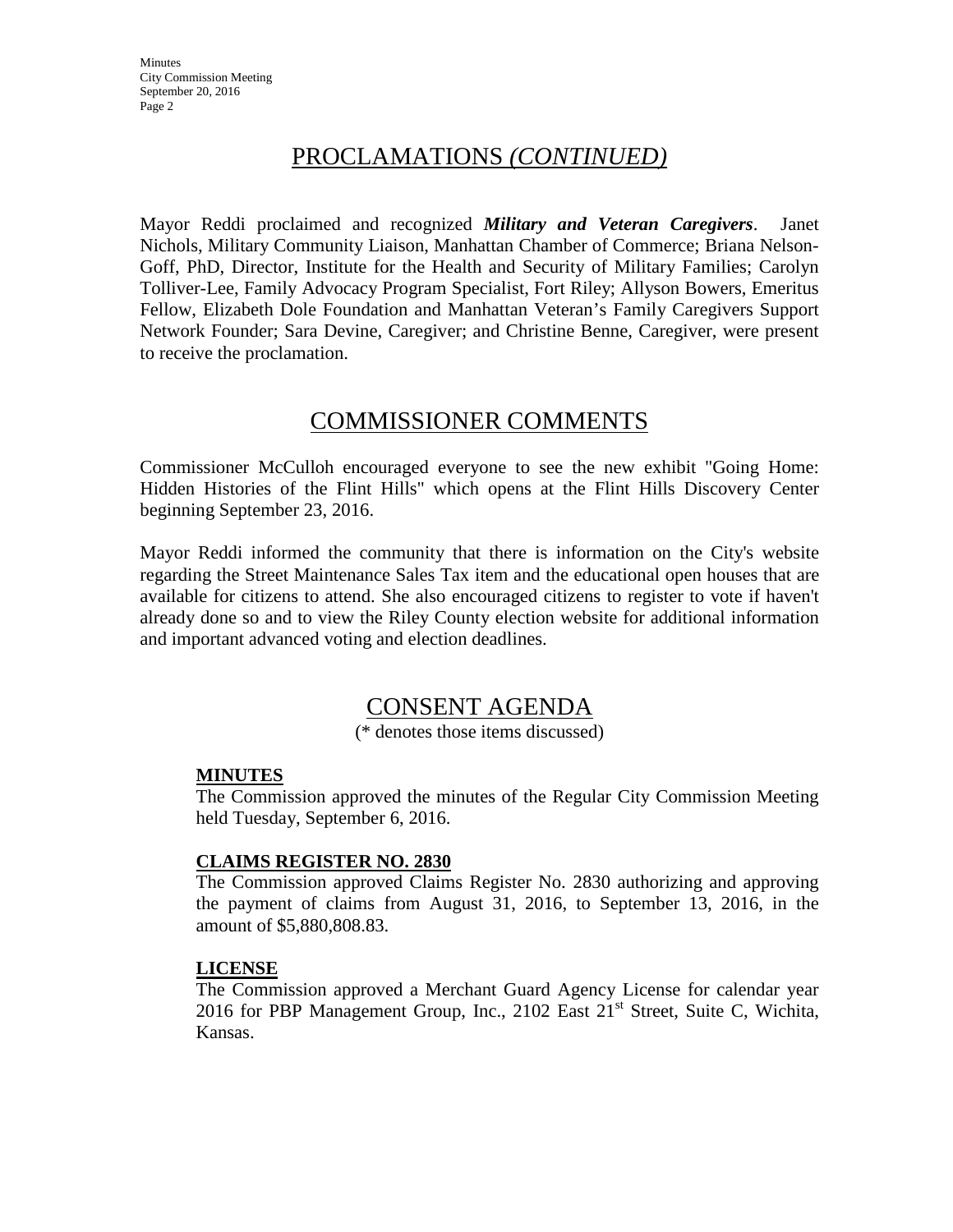# **ORDINANCE NO. 7243 - ESTABLISH - BLUEVILLE NURSERY SUBDIVISION TRANSPORTATION DEVELOPMENT DISTRICT (TDD)**

The Commission approved Ordinance No. 7243 establishing the Blueville Nursery Subdivision Transportation Development District (TDD).

## **ORDINANCE NO. 7244 - AMEND - LOT 4, MCCALL LANDING PUD**

The Commission approved Ordinance No. 7244 amending Ordinance No. 6745 and the Preliminary Development Plan of Lot 4, McCall Landing Commercial Planned Unit Development, generally located northeast of the intersection of McCall Road and Landing Place, to be known as the Final Development Plan of Lot 4, McCall Landing Commercial Planned Unit Development, based on the findings in the Staff Report *(See Attachment No. 1)*, with the one condition of approval recommended by the Manhattan Urban Area Planning Board.

## **ORDINANCE NO. 7245 - AMEND - GREENBRIAR PUD**

The Commission approved Ordinance No. 7245 amending Ordinance Nos. 4581 and 7203 and the Final Development Plan of the Greenbriar Residential Planned Unit Development, generally located at 2420 Greenbriar Drive, as proposed, based on the findings in the Staff Report *(See Attachment No. 2)*, subject to the two (2) conditions of approval as recommended by the Planning Board.

# **ORDINANCE NO. 7246 - ANNEX - CITY-OWNED LAND ASSOCIATED WITH THE WASTEWATER TREATMENT PLANT, THE MANHATTAN LEVEE SYSTEM AND THE RAW WATER WELLS**

The Commission approved Ordinance No. 7246 annexing 188.24 acres of Cityowned land associated with the Wastewater Treatment Plant, the Manhattan Levee System and the raw water wells, generally located along the Blue and Kansas Rivers, U.S. Highway 24, and the Linear Trail, based on conformance with the Manhattan Urban Area Comprehensive Plan, the Growth Vision, and the Capital Improvements Program.

## **ORDINANCE NO. 7247 - REZONE** - **CITY-OWNED LAND ASSOCIATED WITH THE WASTEWATER TREATMENT PLANT, THE MANHATTAN LEVEE SYSTEM AND THE RAW WATER WELLS**

The Commission approved Ordinance No. 7247 rezoning City-owned land associated with the Wastewater Treatment Plant, the Manhattan Levee System and the raw water wells, from Riley County AG, Agriculture District, and Pottawatomie County A1, Agriculture District, to I-3, Light Industrial District, based on the findings in the Staff Report *(See Attachment No. 3)* and the recommendation of the Planning Board.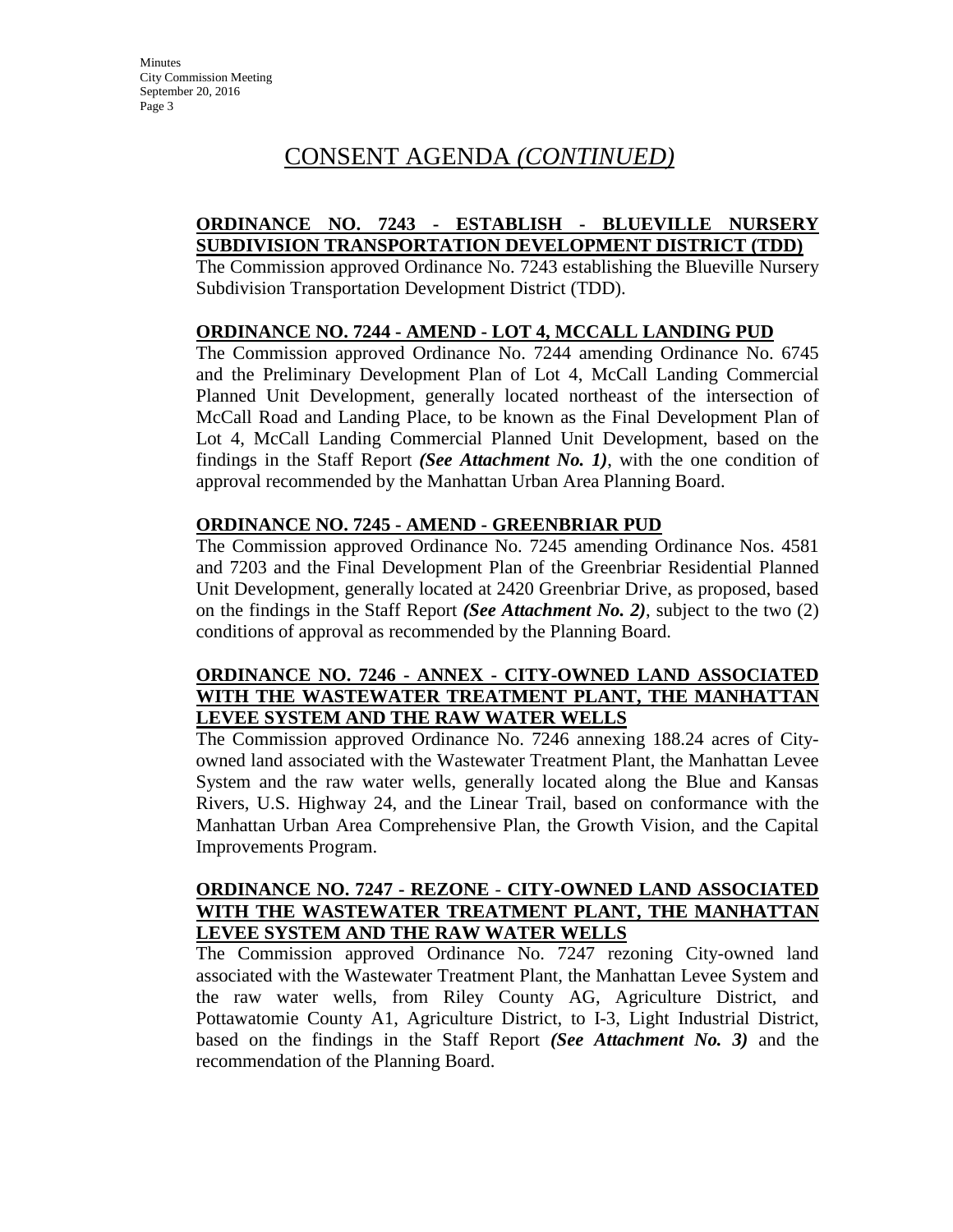## **ORDINANCE NO. 7248 - 2017 SALARIES**

The Commission approved Ordinance No. 7248 establishing a new range of salaries for 2017 for City employees.

## **RESOLUTION NO. 092016-A - AMEND - MEMORANDUM OF AGREEMENT WITH LOCAL 2275 OF INTERNATIONAL ASSOCIATION OF FIREFIGHTERS**

The Commission approved Resolution No. 092016-A adopting changes to Article 7 – Wages, which will extend from December 18, 2016, through December 31, 2017, in the Memorandum of Agreement, with Local 2275 of the International Association of Firefighters.

## **CHARTER ORDINANCE NO. 56 - AMEND - STORMWATER RATES**

The Commission approved Charter Ordinance No. 56 increasing stormwater rates 3%, effective January 1, 2017.

## **FIRST READING - REAPPORTION SPECIALS - NO STONE UNTURNED (JENTRE)**

The Commission approved first reading of an ordinance authorizing the reassessment and relevying of the special assessments for the No Stone Unturned PUD.

## **RESOLUTION NO. 092016-B - PETITION - LEGACY RIDGE ADDITION - SANITARY SEWER IMPROVEMENTS (SS1627)**

The Commission found the petition sufficient, and approved Resolution No. 092016-B, finding the project advisable and authorizing construction for Legacy Ridge Addition Sanitary Sewer (SS1627) Improvements.

# **RESOLUTION NO. 092016-C - PETITION - LEGACY RIDGE ADDITION - WATER IMPROVEMENTS (WA1624)**

The Commission found the petition sufficient, and approved Resolution No. 092016-C, finding the project advisable and authorizing construction for Legacy Ridge Addition Water (WA1624) Improvements.

### **RESOLUTION NO. 092016-D - PETITION - LEGACY RIDGE ADDITION - STREET IMPROVEMENTS (ST1616)**

The Commission found the petition sufficient, and approved Resolution No. 092016-D, finding the project advisable and authorizing construction for Legacy Ridge Addition Street (ST1616) Improvements.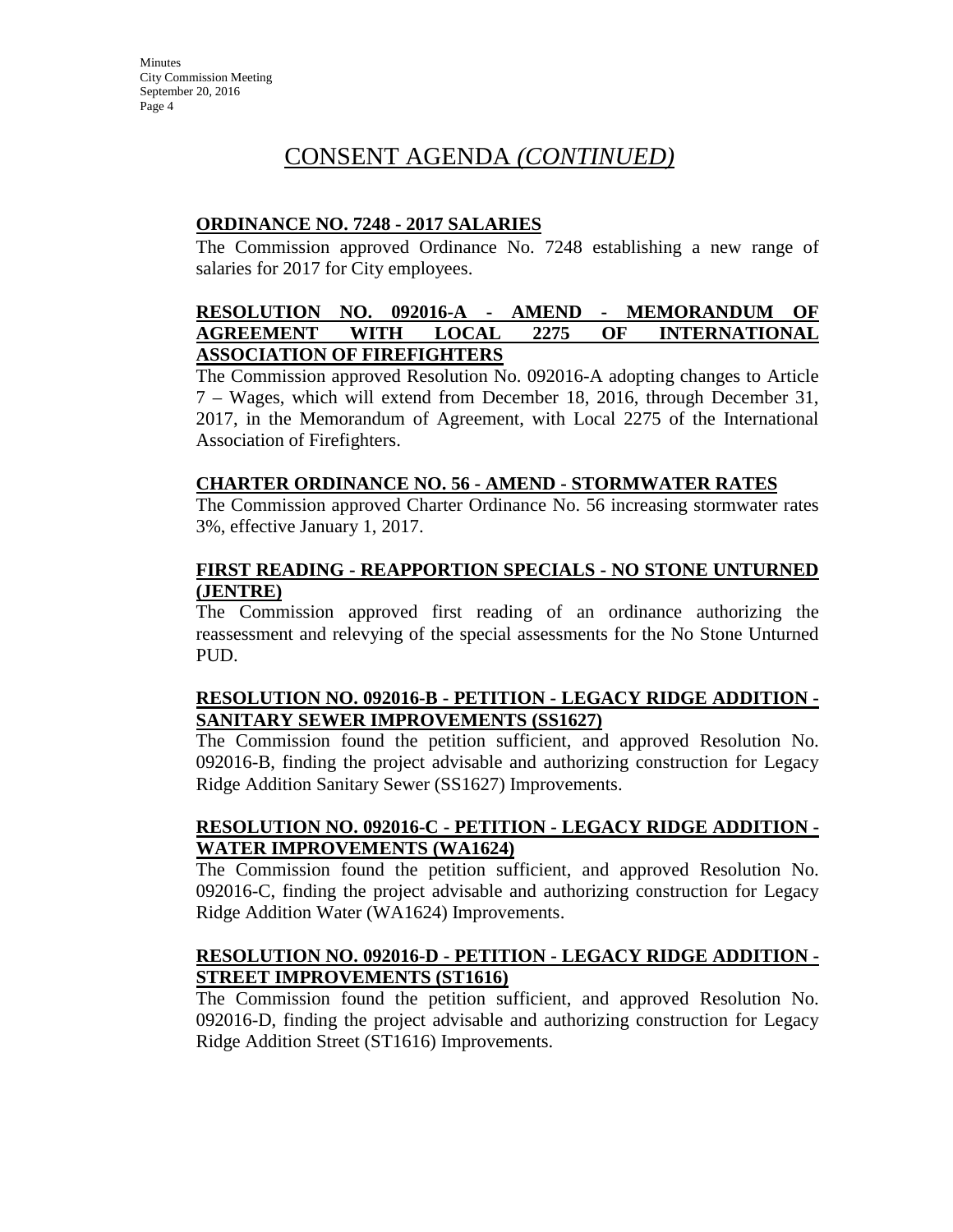# **AGREEMENT - ENGINEERING SERVICES - LEGACY RIDGE ADDITION - SANITARY SEWER (SS1627), WATER (WA1624), AND STREET (ST1616)**

The Commission authorized the Mayor and City Clerk to execute an agreement in an amount not to exceed \$49,932.10 with SMH Consultants, of Manhattan, Kansas, to perform professional services for the Legacy Ridge Addition Sanitary Sewer (SS1627), Water (WA1624), and Street (ST1616) improvements.

## **REQUEST FOR QUALIFICATIONS - K-113 CORRIDOR STUDY (ST1507, CIP #EN090P)**

The Commission authorized City Administration to seek qualifications for professional services to develop a K-113 Corridor Study (ST1507, CIP#EN090P) and appointed Commissioner Dodson to serve on the Selection Committee.

# **REQUEST FOR QUALIFICATIONS - DOUGLASS COMMUNITY CENTER ARCHITECTURAL AND ELECTRICAL RENOVATIONS (CD1617)**

The Commission authorized City Administration to solicit professional architectural and engineering services for the Douglass Community Center Architectural and Electrical Renovations (CD1617) through the Request For Qualifications process.

# **CHANGE ORDER NO. 23 - AIRPORT TERMINAL EXPANSION, PHASE II (AIP 46, CIP #AP035P)**

The Commission approved and authorized the Mayor and City Clerk to execute Change Order No. 23 for the Airport Terminal Expansion, Phase II, project (AIP 46, CIP# AP035P), resulting in an increase in the amount of \$33,480.00 to the Phase II contract with The Weitz Company, LLC, of Lenexa, Kansas.

# **AGREEMENT - PROFESSIONAL SERVICES - ALLEN ROAD SANITARY SEWER (SS1612, CIP #WW003P), WATER (WA1613, CIP #WA132P), AND STORMWATER (SM1612, CIP #SW071P) IMPROVEMENTS**

The Commission authorized the Mayor and City Clerk to execute an agreement for professional services in an amount not to exceed \$52,975.00, with Olsson Associates, Inc., of Manhattan, Kansas, for the Allen Road Sanitary Sewer (SS1612, CIP #WW003P), Water (WA1613, CIP #WA132P), and Stormwater (SM1612, CIP #SW071P) Improvements.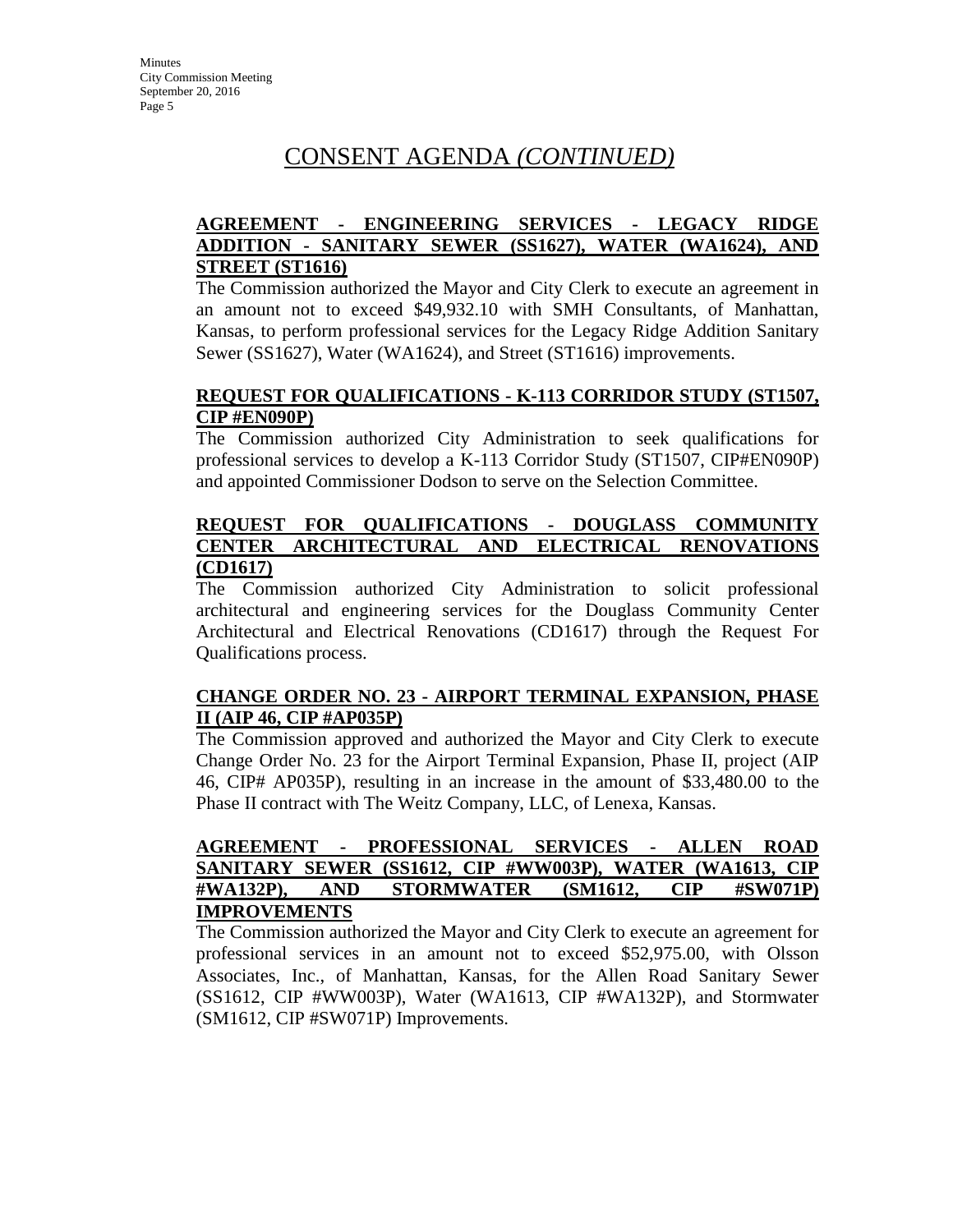## **AWARD CONTRACT - LEDGESTONE RIDGE, UNIT TWO - SANITARY SEWER (SS1623), WATER (WA1628), STREET (ST1620), AND TRAIL (SW1601); LEDGE STONE - WATER (WA1623) AND STREET (ST1615) IMPROVEMENTS**

The Commission accepted the Engineer's Opinion of Probable Cost in the amount of \$1,571,200.00; awarded a construction contract in the amount of \$1,245,277.20 to Larson Construction, Inc., of Manhattan, Kansas; and authorized the Mayor and City Clerk to execute the construction contract for the Ledgestone Ridge, Unit Two – Sanitary Sewer (SS1623), Water (WA1628), Street (ST1620), and Trail (SW1601) and Ledge Stone – Water (WA1623) and Street (ST1615) Improvements.

### **AGREEMENT/RESOLUTION NO. 092016-E - KDOT - COLLEGE AVENUE AND CLAFLIN ROAD INTERSECTION IMPROVEMENTS (ST1501)**

The Commission approved Resolution No. 092016-E authorizing the Mayor and City Clerk to execute City-State Agreement No. 340-16 for the College Avenue and Claflin Road Intersection Improvements (ST1501) project, and directed the Public Works Department to proceed in a manner that will facilitate construction of improvements once KDOT informs the City to proceed.

### **AGREEMENT - JOINT FUNDING - RIVER GAUGES**

The Commission approved and authorized the Mayor to execute a Joint Funding Agreement with the United States Geological Survey for the costs of four river gauges along Wildcat Creek and the Kansas River from October 1, 2016, to September 30, 2017.

### **AGREEMENT - FHDC EXHIBIT - RAINFOREST ADVENTURE**

The Commission authorized City Administration to finalize and the Mayor and City Clerk to execute an agreement in the amount of \$30,000.00 with Minotaur Mazes, of Seattle, Washington, for the exhibition of *Rainforest Adventure* at the Flint Hills Discovery Center for the period of January 27, 2018, through April, 29, 2018.

# **PURCHASE - HEAT PUMP REPLACEMENT AND RELATED COMPONENTS (CIP #BM009E)**

The Commission authorized the purchase of heat pumps and related components (CIP #BM009E) in an amount not to exceed \$23,716.00 from Thermal Comfort Air, Inc., of Manhattan, Kansas, to be paid from the General Fund.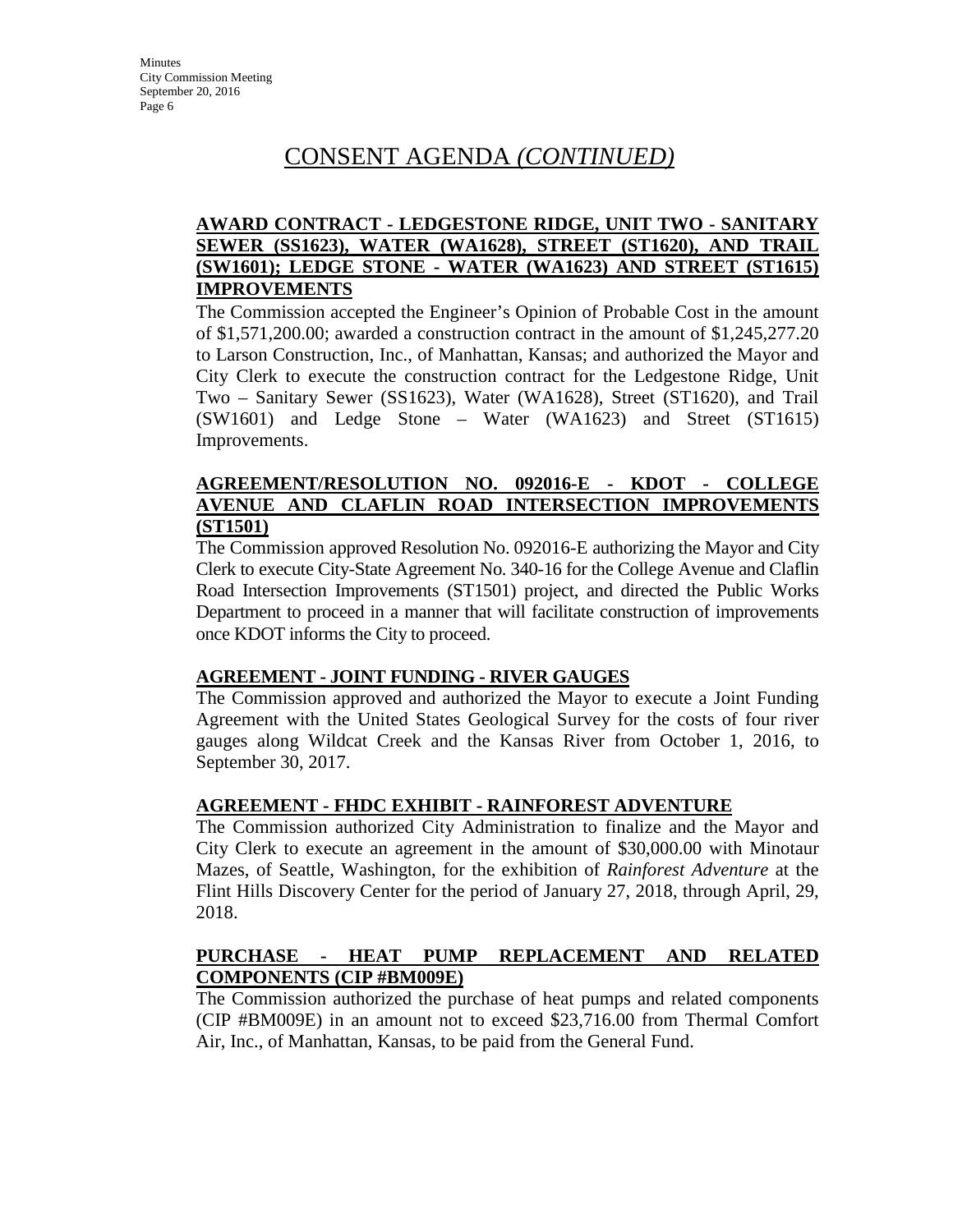## **BOARD APPOINTMENTS**

The Commission approved the following appointments by Mayor Reddi to various boards and committees of the City.

### *Bicycle and Pedestrian Advisory Committee*

Appointment of Jonathan Eden, 1627 Laramie Street, Apartment 2, to a threeyear At-Large term. Mr. Eden's term begins immediately and will expire October 31, 2019.

### *Historic Resources Board*

Appointment of Kevin West,  $321$  N.  $16<sup>th</sup>$  Street, to a three-year History term. Mr. West's term begins immediately and will expire April 30, 2019.

### *Social Services Advisory Board*

Appointment of Hannah Kleopfer, 4620 Eureka Drive, to a three-year term. Ms. Kleopfer's term begins immediately and will expire June 30, 2019.

Commissioner Dodson moved to approve the consent agenda. Commissioner McCulloh seconded the motion. On a roll call vote, motion carried 5-0.

# GENERAL AGENDA

## **HAZARD MITIGATION FUNDS APPLICATION - PURCHASE PROPERTIES (921 VILLAGE DRIVE, 939 VILLAGE DRIVE, AND 100 DIX DRIVE)**

Karen Davis, Director of Community Development, provided an overview of the item. She highlighted information regarding the project budget for the hazard mitigation grant application and presented a site map of the three proposed properties. She then responded to questions from the Commission regarding the application submittal and timeline.

Rob Ott, Director of Public Works, responded to questions from the Commission. He also provided an update on the flood mitigation efforts and benefits of the CiCo Park infrastructure improvements.

Ron Fehr, City Manager, provided additional information on the item and responded to questions from the Commission.

Mayor Reddi opened the public comments.

Hearing no comments, Mayor Reddi closed the public comments.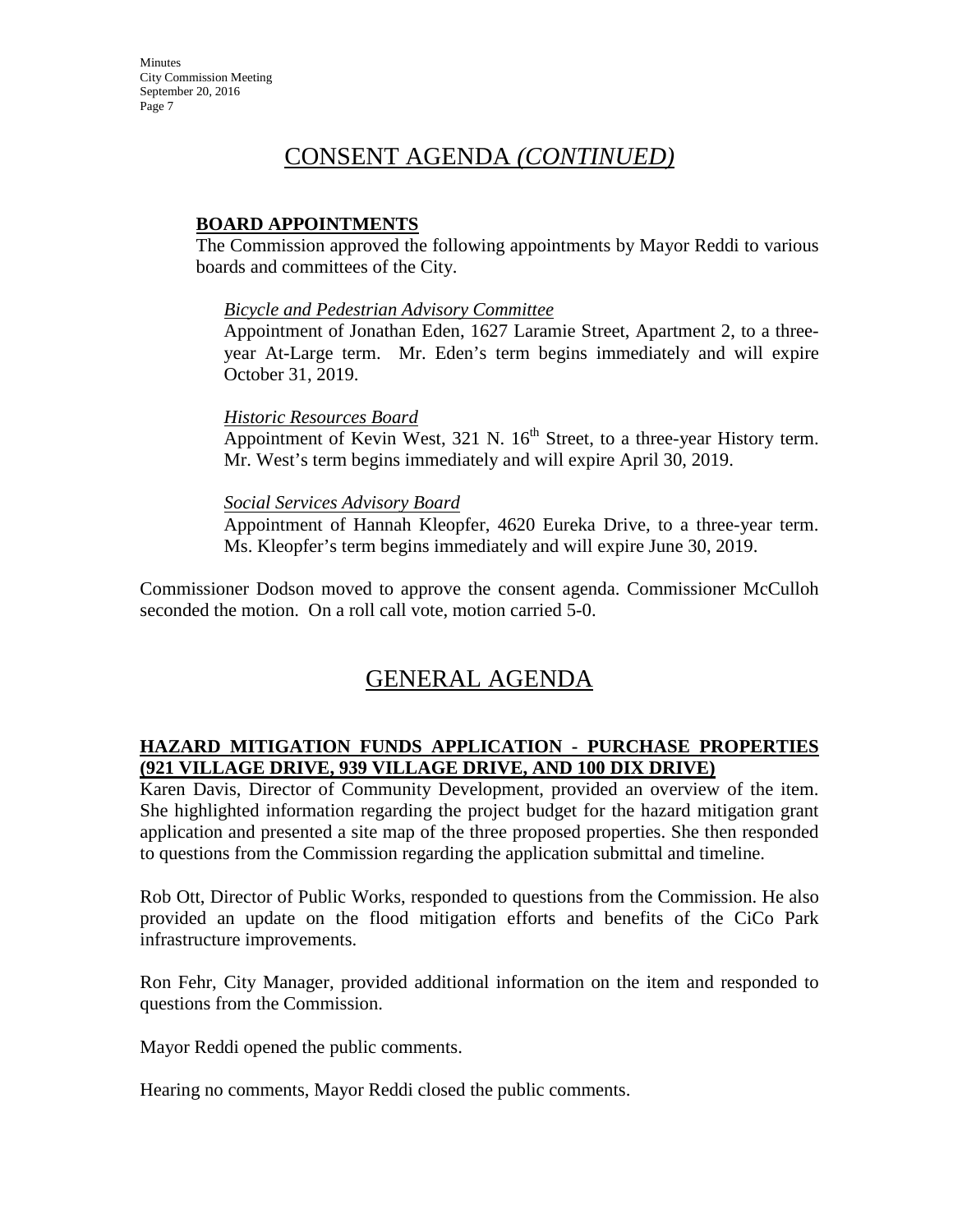# GENERAL AGENDA (*CONTINUED*)

### **HAZARD MITIGATION FUNDS APPLICATION - PURCHASE PROPERTIES (921 VILLAGE DRIVE, 939 VILLAGE DRIVE, AND 100 DIX DRIVE)**  *(CONTINUED)*

After discussion, Commissioner Morse moved to authorize the Mayor and City Clerk to sign an application for Hazard Mitigation Funds to purchase three properties located at 921 Village Drive, 939 Village Drive, and 100 Dix Drive. Commissioner Dodson seconded the motion. On a roll call vote, motion carried 5-0.

## **AGREEMENTS - RILEY COUNTY POLICE DEPARTMENT - WORKER'S COMPENSATION SELF-INSURANCE**

Brad Schoen, Director, Riley County Police Department, provided an overview of the item. He highlighted the discussions and considerations that have occurred to date with the Riley County Law Enforcement Board, the City of Manhattan, Riley County, and the State of Kansas. He then responded to questions from the Commission regarding the Guaranty Agreement with the State of Kansas and the opportunity to achieve future savings with a self-funded program.

Mayor Reddi opened the public comments.

Hearing no comments, Mayor Reddi closed the public comments.

After discussion and additional comments from the Commission, Commissioner McCulloh moved to approve Resolution No. 092016-F authorizing the Mayor and City Clerk to execute a Guaranty Agreement with the State of Kansas and authorize the Mayor and City Clerk to execute a Funding Agreement with Riley County and RCPD Law Board for a self-funded Worker's Compensation Insurance Program for RCPD. Commissioner Butler seconded the motion.

Ron Fehr, City Manager, responded to questions from the Commission. He reiterated the opportunity for potential savings in the future for the City of Manhattan and Riley County.

On a roll call vote, motion carried 5-0.

# **FIRST READING – AMEND – NOISE ORDINANCE**

Commissioner Morse moved to remove the item from the table. Commissioner Dodson seconded the motion. On a roll call vote, motion carried 5-0.

Kiel Mangus, Assistant City Manager, presented an overview of the item. He highlighted the current noise ordinance and the proposed noise ordinance that would focus on a new reasonableness standard, decibel level limits, rules on amplified sound, and elimination of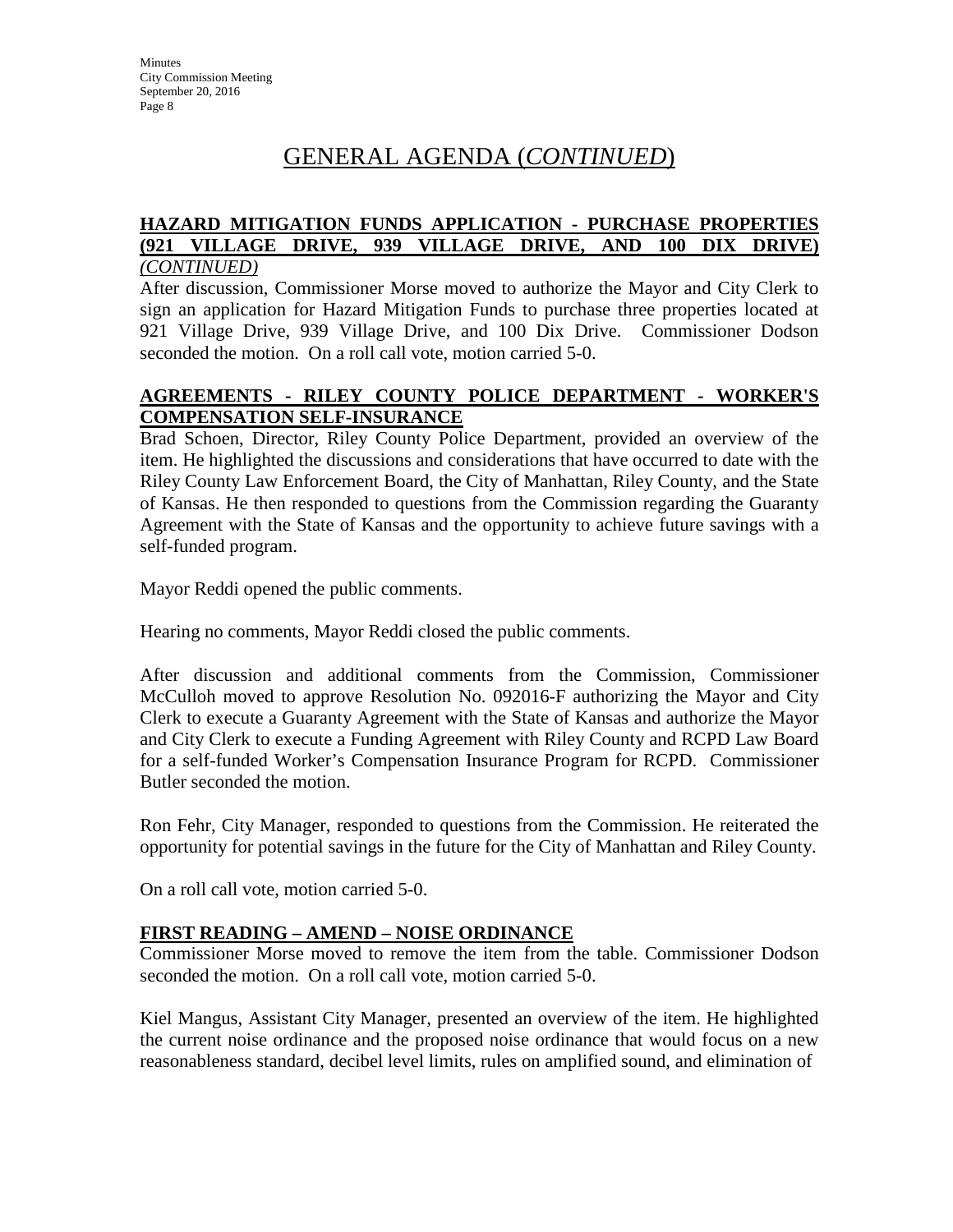# GENERAL AGENDA (*CONTINUED*)

# **FIRST READING – AMEND – NOISE ORDINANCE** *(CONTINUED)*

the noise permit. He presented a proposed noise boundary map for Aggieville and Downtown. He also presented information on construction noise, garbage collection noise, lawn care noise, and proposed fines. He then responded to questions from the Commission regarding decibel measurements and reasonableness standards.

Mayor Reddi opened the public comments.

Ryan Bramhall, owner of Tubby's Sports Bar, informed the Commission that Mayor Reddi, Commissioner Dodson, Assistant City Manager Mangus, and Riley County Police Department's Captain Kyle walked through Aggieville the evening of Friday, September 16, 2016. He said they discovered that the noise was not as bad as expected. He stated that live music can be an issue and difficult to control if there isn't a sound person in control all the time. He asked that consideration be given to issuing a warning.

Kiel Mangus, Assistant City Manager, provided additional information on the item. He thanked Captain Kyle for his help in the process and creation of the proposed ordinance.

Captain Josh Kyle, Riley County Police Department (RCPD), provided data on the number of noise complaints received in relationship to the number of warnings and citations issued. He discussed the process involved when RCPD receives a noise complaint and the enforcement aspect of the ordinance by police officers.

Ed Park, 3015 Shaffer Street, thanked City officials for addressing the problem of noise. He informed the Commission that every Monday morning at 4:00 a.m., he is awoken by a trash truck picking up refuse at nearby businesses close to his home. He asked that consideration be given to address his concerns.

Kiel Mangus, Assistant City Manager, stated that trash trucks are exempt in commercial areas and discussed the reasonableness standard factor. He then responded to questions from the Commission about talking with the refuse company to see if they would consider changing the route as a possible option.

Ed Park, 3015 Shaffer Street, responded to questions from the Commission and stated that he did not know who the refuse company is.

Hearing no other comments, Mayor Reddi closed the public comments.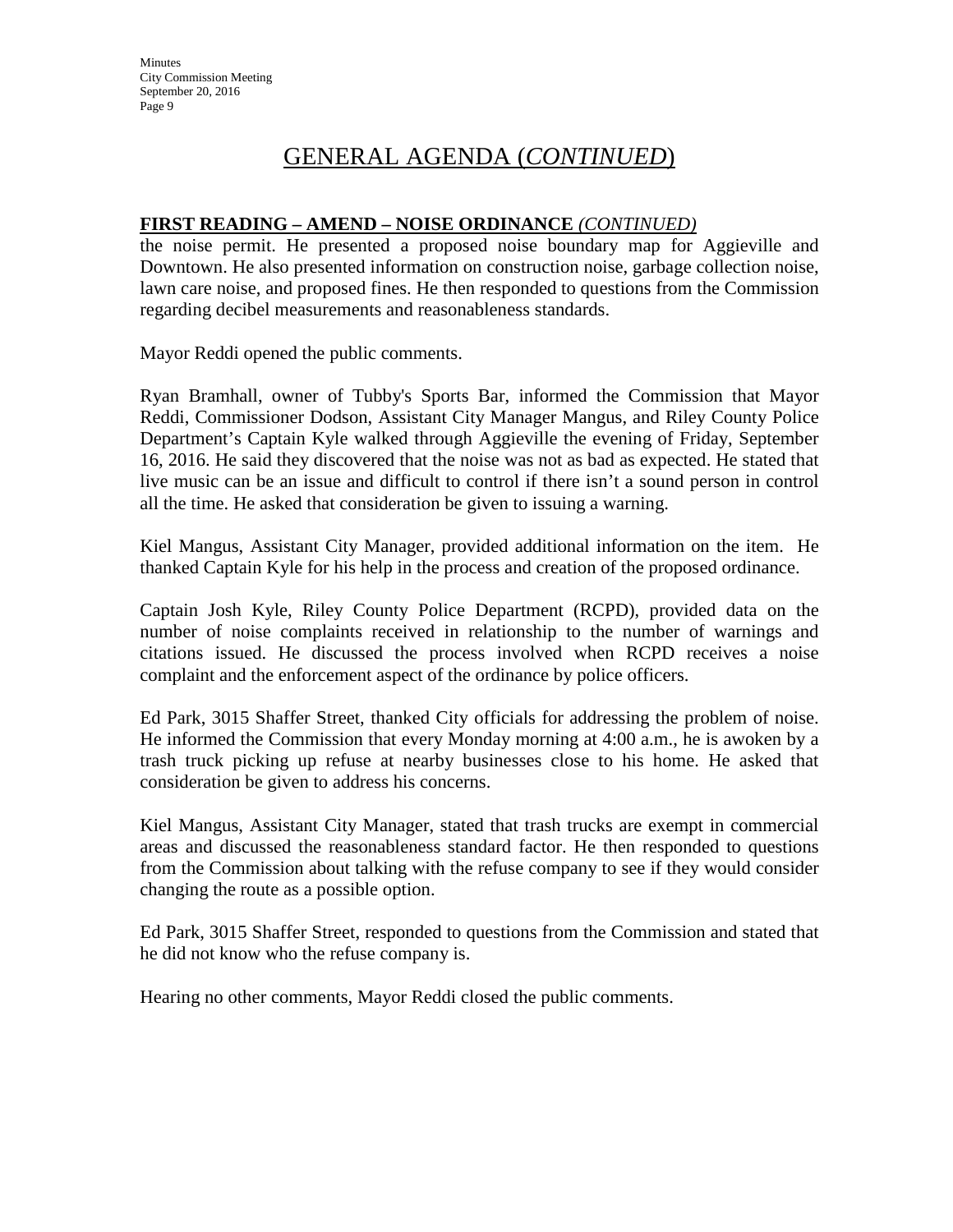# GENERAL AGENDA (*CONTINUED*)

# **FIRST READING – AMEND – NOISE ORDINANCE** *(CONTINUED)*

After discussion and comments from the Commission, Commissioner McCulloh moved to approve first reading of an ordinance amending Sections 22-54 through 22-58 and Sections 6-24 and 21-12 of the Code of Ordinances of the City of Manhattan, Kansas, relating to Noise. Commissioner Dodson seconded the motion.

After further comments from the Commission, on a roll call vote, motion carried 5-0.

# **ECONOMIC DEVELOPMENT ANNUAL REPORT FOR 2015**

Hillary Badger, Assistant Director of Finance, introduced the item.

Courtney Kramer, Financial Analyst, presented an overview of the item. She highlighted the Fund history for the 1994 half-cent citywide sales tax (MEDOFAB), the 2002 halfcent Riley County "Roads and Jobs" sales tax (RICOED), and the 2012 renewal of the half-cent Riley County sales tax; the 2015 report highlights; company news and notes; economic development forecast and graphical information; individual company accountability reports; and provided an update on infrastructure projects and future amounts committed and future funds available.

Hillary Badger, Assistant Director of Finance, provided additional information on the item and the accountability reports.

Ron Fehr, City Manager, responded to questions from the Commission. He provided additional information and clarification on Manhattan Holdings, LLC; the fund commitment for infrastructure and site improvements for the National Bio and Agro-Defense Facility; and discussed the North Campus Corridor Plan.

Courtney Kramer, Financial Analyst, provided additional information on the accountability reports and compliance percentages. She also presented an overview of the process to be considered for economic development funds.

Ron Fehr, City Manager, responded to additional questions about Manhattan Holdings, LLC, and provided information on the initial investment made by the City of Manhattan and the returns the City has received from their initial investment.

Courtney Kramer, Financial Analyst, and Ron Fehr, City Manager, responded to questions from the Commission regarding tracking of job numbers for the Kansas State University Institute for Commercialization (KSUIC).

Jason Hilgers, Deputy City Manager, and Ron Fehr, City Manager, responded to questions from the Commission regarding wages, reporting of jobs and employment associated with KSUIC.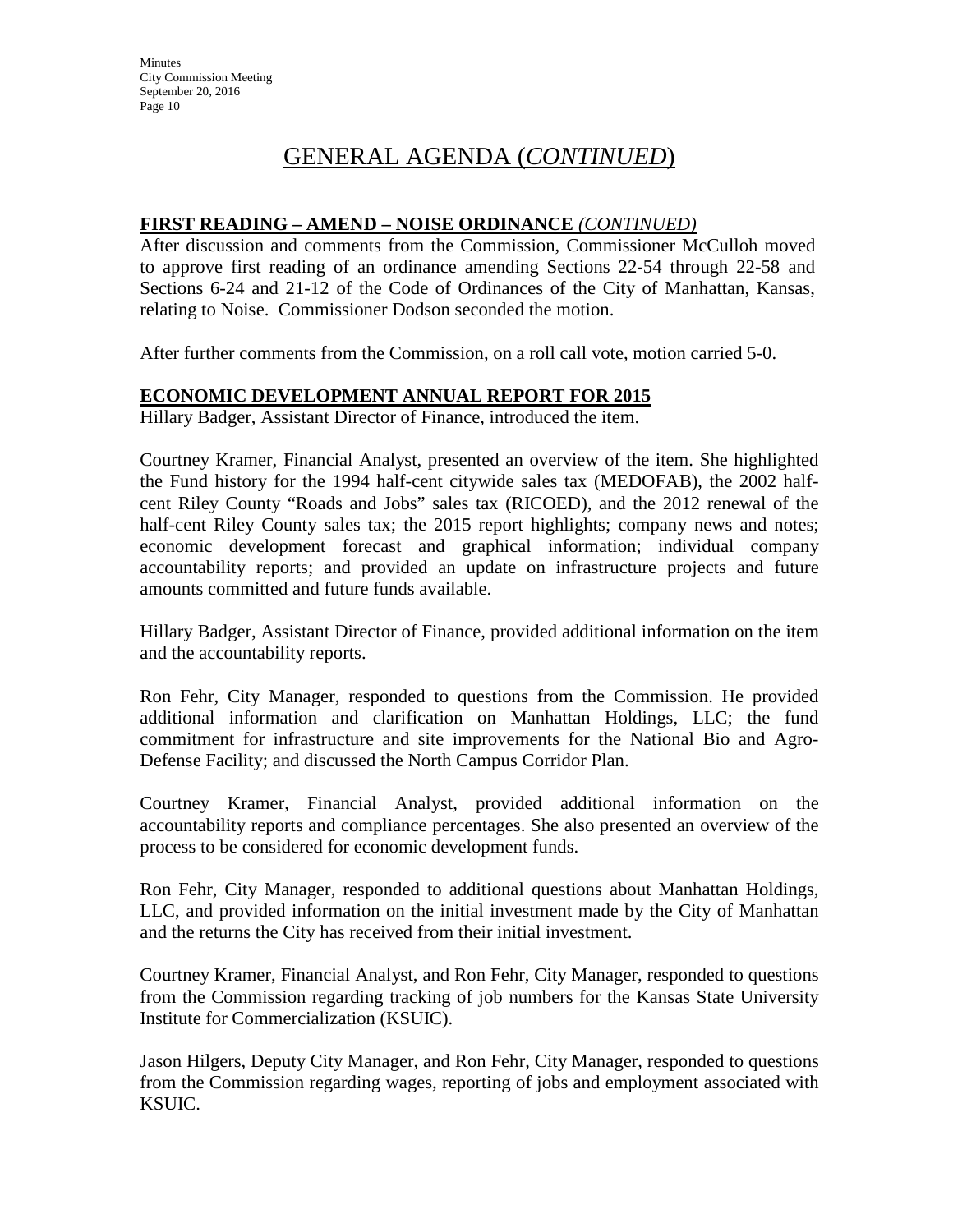Minutes **City Commission Meeting** September 20, 2016 Page 11

# **GENERAL AGENDA (CONTINUED)**

#### ECONOMIC DEVELOPMENT ANNUAL REPORT FOR 2015 (CONTINUED)

Mayor Reddi opened the public comments.

Lyle Butler, CEO/President, Manhattan Area Chamber of Commerce, responded to questions from the Commission regarding the Chamber's position that internet sales tax needs to be charged so that there is not an unfair advantage over the brick and mortar retailers. He discussed workforce issues and regional plans to benefit the region. He provided historical and current information on the activities at the Kansas Entrepreneurial Center (KEC) and encouraged the Commissioners to contact him if they were interested in seeing the KEC facility. He also provided an overview of the recent Chamber trip to Fayetteville, Arkansas, and the partnerships they developed.

Hearing no other comments, Mayor Reddi closed the public comments.

Ron Fehr, City Manager, provided additional information on the report and clarification on items for future reporting.

There was no formal action taken by the Commission on the item.

#### **ADJOURNMENT**

At 9:34 p.m., the Commission adjourned.

**IC**, City Clerk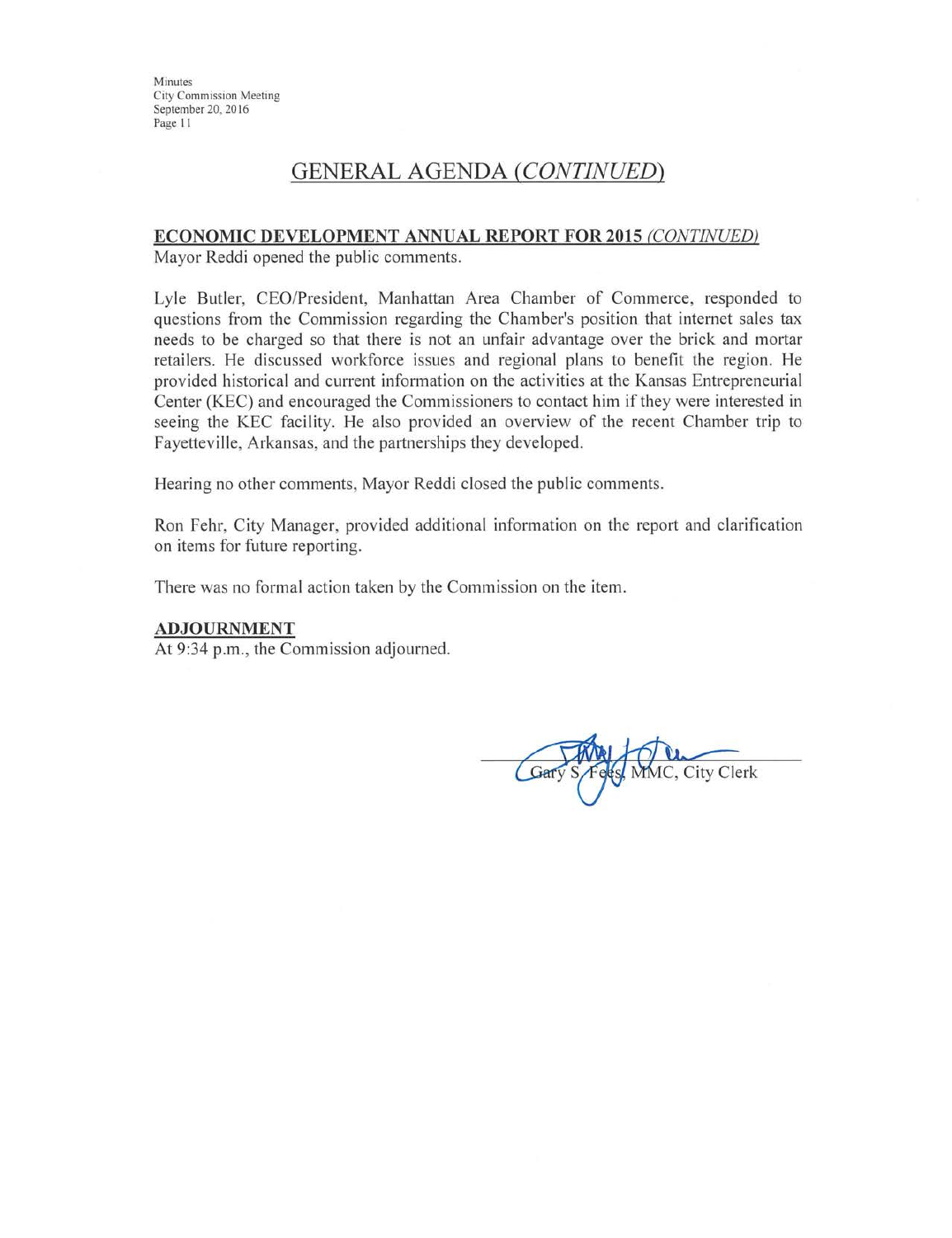**Minutes** City Commission Meeting September 20, 2016 Page 12

*Attachment No. 1*

## **STAFF REPORT**

**REQUEST:** The applicant/owner has requested an amendment of Ordinance No. 6745 and the approved Preliminary Development Plan of Lot 4, McCall Landing Commercial Planned Unit Development to construct an approximate 2,635 square foot commercial building for a Panda Express Gourmet Chinese restaurant with drive-thru. The amendment is in the form of a Final Development Plan.

**The amendment is necessary because the proposed restaurant is on a vacant lot that was approved with the Preliminary Development Plan. Other than the permitted uses that would be allowed on Lot 4, none of the information required to be submitted with a PUD application such as building and floor plans, landscaping, signs, lighting, off-street parking and similar information, was provided. The original applicant had no tenant for Lot 4. Condition 11, Ordinance 6745 (below under EXISTING PUD), was added to insure the PUD requirements are considered, prior to development of Lot 4.**

**APPLICANT:** Klover Architects on behalf of the developer, Panda Restaurant Group

**APPLICANT'S ADDRESS:** 10955 Lowell Avenue, Suite 700, Overland Park, KS

**DEVELOPER: Panda Restaurant Group** 

**DEVELOPER'S ADDRESS:** 1683 Walnut Grove Avenue, Rosemead, CA

**OWNER:** Dreiling Real Estate, LLC – Dave Dreiling

**OWNER'S ADDRESS:** 520 McCall Road, Manhattan, KS

LEGAL DESCRIPTION: Lot 4, a McCall Landing Commercial Planned Unit Development, to the City of Manhattan, KS**.** 

**LOCATION:** Lot 4 is located northeast of the intersection of McCall Road and Landing Place.

**AREA:** 53,134 square feet (1.22 acres)

**DATE OF NEIGHBORHOOD MEETING:** June 22, 2016.

**DATE OF PUBLIC NOTICE PUBLICATION:** Monday, July 25, 2016.

**DATE OF PUBLIC HEARING: PLANNING BOARD:** Monday, August 18, 2016. **CITY COMMISSION:** Tuesday, September 6, 2016.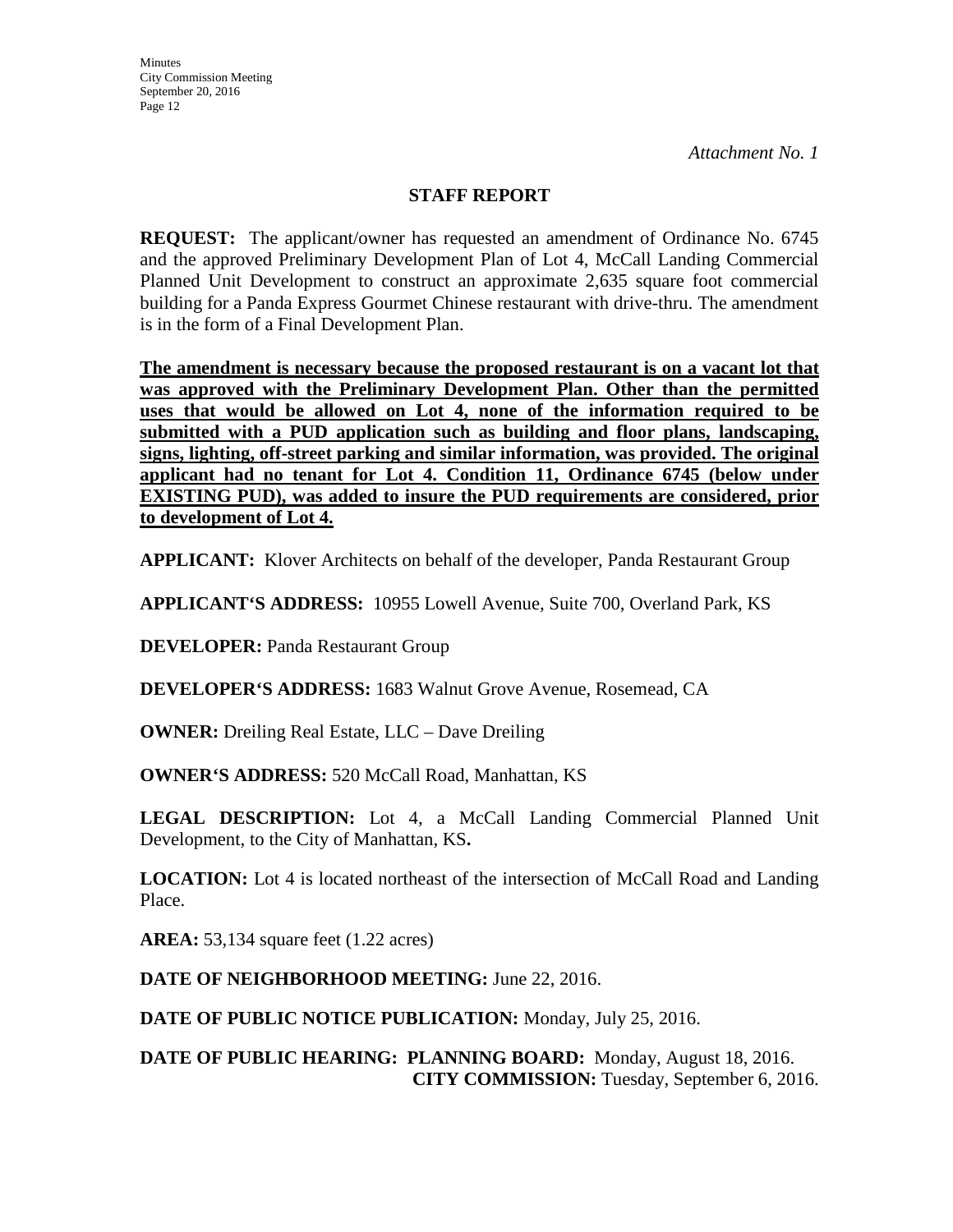# **EXISTING PUD**

## **Ordinance No. 6745, Permitted Uses and Conditions of Approval**

Ordinance No. 6745 dated January 6, 2009 is attached. Permitted Uses are set out in Condition No. 1, and all other conditions of approval include:

- 1. Permitted uses shall include Farm and ranch supply stores such as, but not limited to, Orscheln Farm & Home, with associated outdoor sales, display and storage; Business and professional offices; Restaurants, including drive-in type; Banks and financial institutions, including drive-in type; Convenience stores, without buried storage tanks; Package liquor stores; Retail stores; and, Home improvement centers, including retail sale of general merchandise, lumber yards, landscape and garden products, hardware, appliances and fixtures, carpet, tile and floor coverings, and general home improvement, household and related products, and outdoor sales, display and storage, including lumber yard areas for stores such as, but not limited to, Menards.
- 2. Outdoor display, storage and sales on Lot 1 shall be limited to the outside sidewalk area along the western side of the Orscheln's building and in the fenced enclosure, as shown on the application documents.
- 3. Landscaping and irrigation shall be provided pursuant to a Landscaping Performance Agreement between the City and the owner, which shall be entered into prior to issuance of a building permit.
- 4. All landscaping and irrigation shall be maintained in good condition.
- 5. Light poles shall be provided as described in the application documents and shall be full cut-off design. Building lighting shall not cast direct light onto public or private streets or adjacent property and shall be full cut-off design.
- 6. Signage for Lot 1 Orscheln's shall be constructed as proposed, consisting of wall signs.
- 7. Signage for Lot 2 and the ground sign on Lot 3 for Menards and other tenants of the PUD shall be constructed as proposed.
- 8. On all other lots there shall be no more than one (1) pole or ground sign per lot. In addition, pole signs shall have a maximum height of 30 feet above the ground; the total gross surface area of pole and ground signs including reader-boards shall be limited to no more than 1 square foot of sign area per 1 foot of linear street frontage and shall not exceed a maximum 200 square feet in area; all pole signs shall be fully skirted and the skirting and the bases of pole and ground signs shall include materials and architectural quality similar to those of the associated principal building such as brick, stone and/or stucco; and signs shall include a landscaped area around the base.
- 9. Wall signs on Lots 3 and 4 shall conform to requirements of the C-2, Neighborhood Shopping District of the Manhattan Zoning Regulations.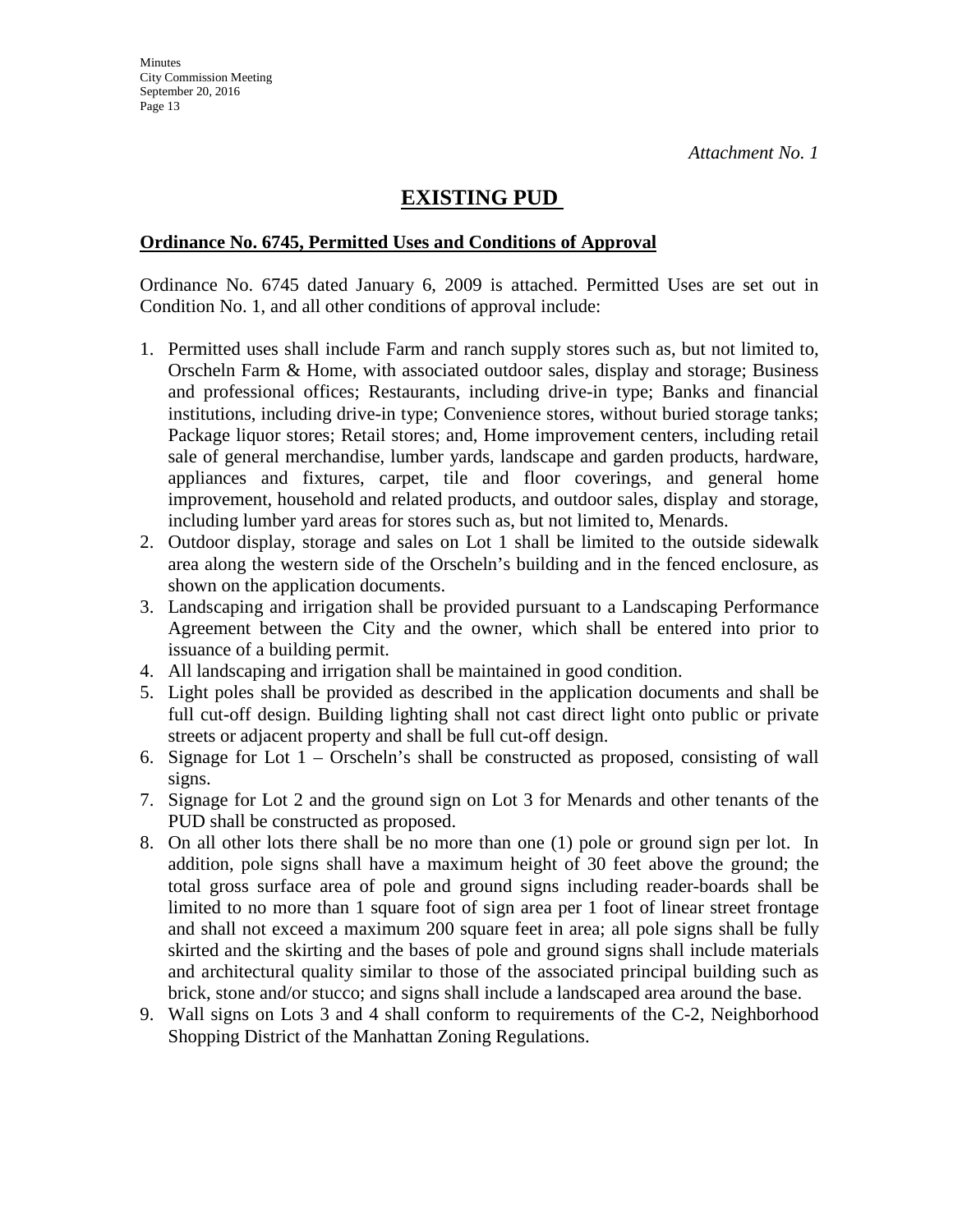- 10. Temporary banner signs shall be limited to no more than one (1) banner sign per lot. Exempt signage shall include signage described in Article VI, Section 6-104  $(A)(1), (2), (4), (5), (7)$  and  $(8)$ ; and Section 6-104  $(B)(2)$ , of the Manhattan Zoning Regulations. Temporary sales aids and portable signs, as described in Article VI, Signs, of the Manhattan Zoning Regulations, shall be prohibited.
- 11. Prior to the development of Lot 3 and Lot 4, an amendment of the PUD shall be submitted and approved, prior to issuance of any necessary permits.
- 12. Underground liquid fuel storage tanks shall be prohibited in the PUD, and storage of hazardous materials, chemicals and other pollutants, shall be prohibited in the east half of the warehouse.
- 13. Well head easements shall be designated "No Structures Zone."
- 14. A revised drainage plan, consisting of grading and improvements necessary to protect the 50-foot and 100-foot well head areas, shall be submitted with the Final Development Plan. The revised drainage plan shall be approved by the Public Works Department.

# **PROPOSED AMENDMENT**

**Proposed Use and Building:** The proposed rectangular shaped building has an approximate gross floor area of 2,635square feet, The site plan depicts a single lane drivethru stacking lane approximately 275 feet in length on the west side of the building. Menu and order boards are associated with the drive-thru lane.

The one story building is approximately 24-feet tall to the parapet wall roofline. Exterior materials are primarily EFIS (Exterior Insulation and Finish System), wood looking composite materials, and a dry-stacked stone wainscot. Aluminum canopies will be installed over the doors and drive-thru windows and as architectural accents. The entrances to the restaurant are on the east sides of the building and the drive-thru pickup window on the southwest side of the building. Parapet walls screen roof equipment.

**PROPOSED SIGNS:** Proposed signs consist of wall signs and one skirted pole sign.

Four (4) internally illuminated wall signs are proposed on each façade. The wall sign on the south and west façades will be approximately 49 square feet in area. The east façade will have a wall sign that will be approximately 65 square feet in area. The north façade will have a wall sign that is approximately 40 square feet in area.

The skirted pole sign is 30-feet tall, with a sign that is approximately which total 197 square feet in area. The pole sign is located south of the drive-thru lane and will be approximately 13 feet from the McCall Road right-of-way/southern property line. The sign is in a lawn area. Both types of sign conform to the requirements of the C-2 District and PUD ordinance.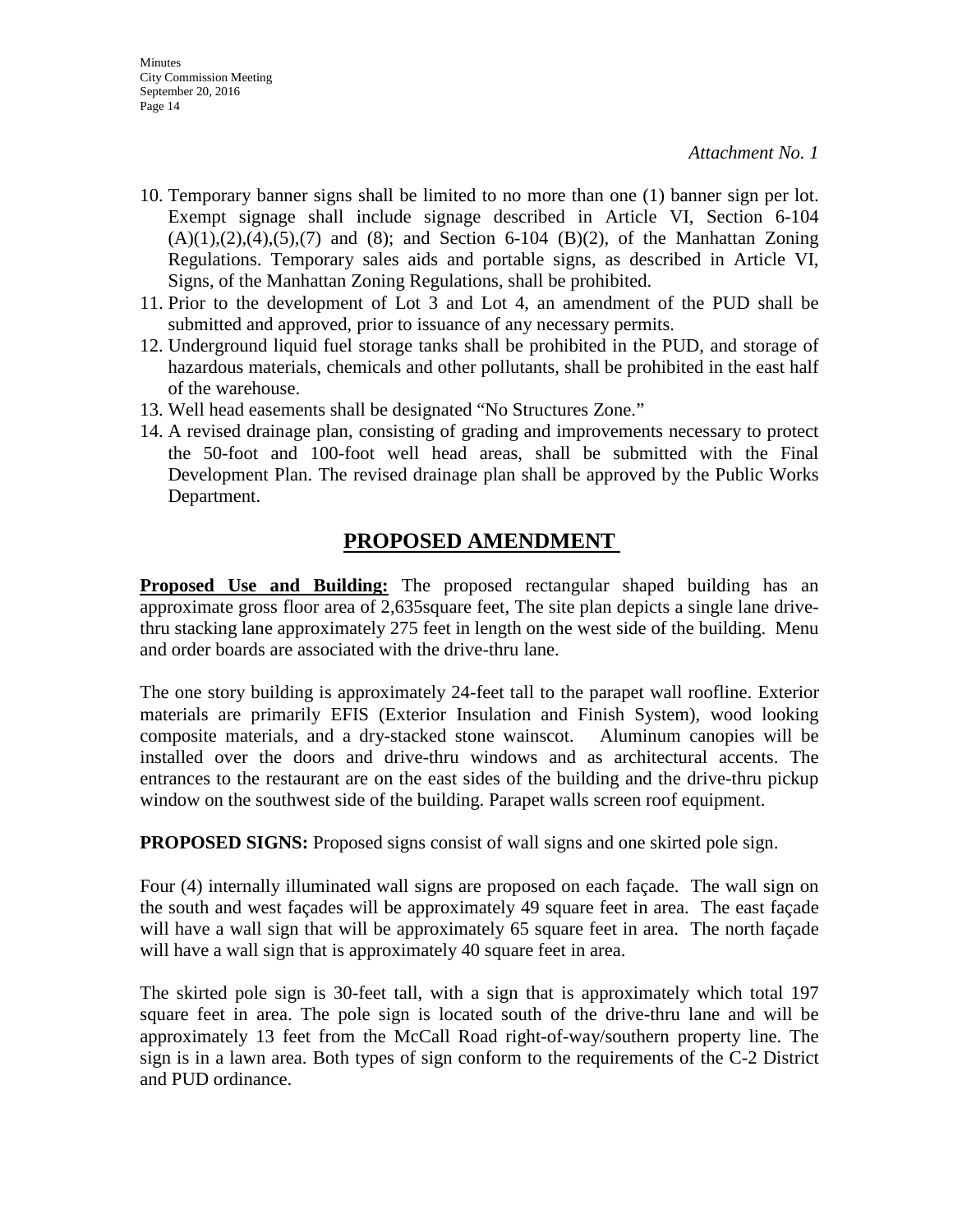Exempt sign sections changed since adoption of the PUD ordinance (Condition No. 10). Revised exempt signage citation is updated with the amendment, as described in Article VI, Section 6-104 (A)(2)(b), (c), (e), (h), (i), (j), (l) of the Manhattan Zoning Regulations.

**PROPOSED LIGHTING:** Proposed parking lot lights are full-cutoff fixtures on metal poles. Building lights will accent entrances and provide general security and are full cutoff design.

# **MATTERS TO BE CONSIDERED WHEN AMENDING A PLANNED UNIT DEVELOPMENT**

**1. WHETHER THE PROPOSED AMENDMENT IS CONSISTENT WITH THE INTENT AND PURPOSE OF THE APPROVED PUD, AND WILL PROMOTE THE EFFICIENT DEVELOPMENT AND PRESERVATION OF THE ENTIRE PUD:** The intent and purpose of the McCall Landing Commercial PUD is to allow a broad range of commercial retail and commercial service uses, including drive-in type restaurants.

**2. WHETHER THE PROPOSED AMENDMENT IS MADE NECESSARY BECAUSE OF CHANGED OR CHANGING CONDITIONS IN OR AROUND THE PUD, AND THE NATURE OF SUCH CONDITIONS:** The amendment is necessary because the approved site, building and other improvements were not shown on the approved Preliminary Development Plan for Lot 4, which relied on market driven demand for the site. Condition # 11 of Ordinance No. 6745 "Prior to the development of Lot 3 and Lot 4, an amendment of the PUD shall be submitted and approved, prior to issuance of any necessary permits."

**3. WHETHER THE PROPOSED AMENDMENT WILL RESULT IN A RELATIVE GAIN TO THE PUBLIC HEALTH, SAFETY, CONVENIENCE OR GENERAL WELFARE, AND IS NOT GRANTED SOLELY TO CONFER A SPECIAL BENEFIT UPON ANY PERSON:** The amendment will result in a relative gain to the public health, safety, convenience or general welfare because public improvements have been designed and built to accommodate commercial uses and vehicular traffic on improved streets, and pedestrians and bicyclists on sidewalks along McCall Road and on Carlson Place. The proposed amendment has no underground storage tanks associated with it that would adversely impact the water well field areas to the north. No special benefit is granted upon any person as a result of the amendment because the amendment is required before a building permit can be issued and anticipates commercial development by one or more businesses on Lot 4.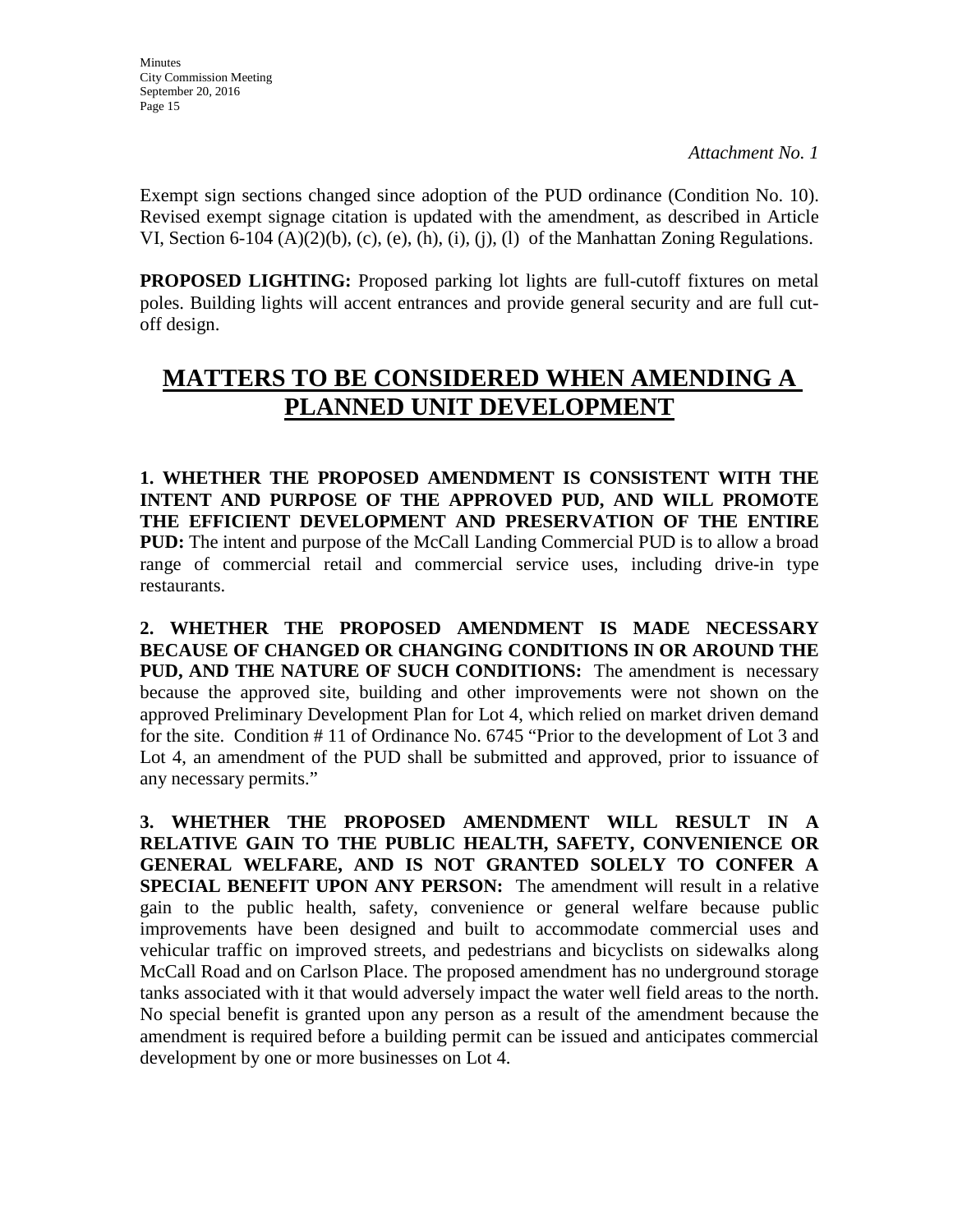# **ADDITIONAL MATTERS TO BE CONSIDERED WHEN AMENDING A PLANNED UNIT DEVELOPMENT**

**1. LANDSCAPING:** Landscaping is a combination of grass areas, deciduous shade trees and deciduous shrubs in parking lots islands, the drive-thru lane along McCall Road, with the balance grass lawns, all of which will be maintained by in-ground sprinklers.

**2. SCREENING:** One trash dumpster area is proposed on the south side of McCall Place north of the restaurant. The trash dumpster space will be enclosed with six foot tall composite wood fence.

**3. DRAINAGE:** A Drainage Study, dated October 3, 2008, was submitted by Schwab-Eaton, P.A. with the Preliminary Development Plan. The PUD is designed to drain, in part, to the south and southeast through on-site storm sewer improvements to storm sewer improvements associated with McCall Road. The majority of the PUD, due to the size of the Menards' site, drains to a detention basin on the east side of PUD, then to McCall Road storm water improvements. The City Engineer reviewed and accepted the 2008 drainage study. Minor changes were made to the drainage plan in 2010 when Menards was built.

The Final Development Plan shows that stormwater runoff will be directed to area/curb inlets the in parking lot and driving aisles and then sent to the existing underground stormwater sewer system along McCall Road, which is directly south of the subject site.

BHC Rhodes, submitted an updated Overall Stormwater Compliance Report (*attachment dated June 29, 2016*) summarizing the analysis. The BHC Rhodes consultants compared the amount of impervious surfaces originally assumed for the subject site in the 2008 Schwab-Eaton study to the proposed site plan in the Final Development Plan. analysis uses "CN" values, which is a coefficient that signifies the runoff potential for the site based on landcover. The 2008 drainage study had an assumed post-construction CN value of 93.42. The stormwater improvements on McCall Road and the surrounding areas were designed and built, in part, to this runoff potential. The proposed development for the Panda Express restaurant has a CN value of 93.10, which is nearly identical to the runoff potential originally assumed for the site.

The Manhattan Public Works Department reviewed and accepts the stormwater management plan and Overall Stormwater Compliance Report with no comments. The surrounding stormwater infrastructure was designed and built to accommodate a development pattern similar to what is being proposed.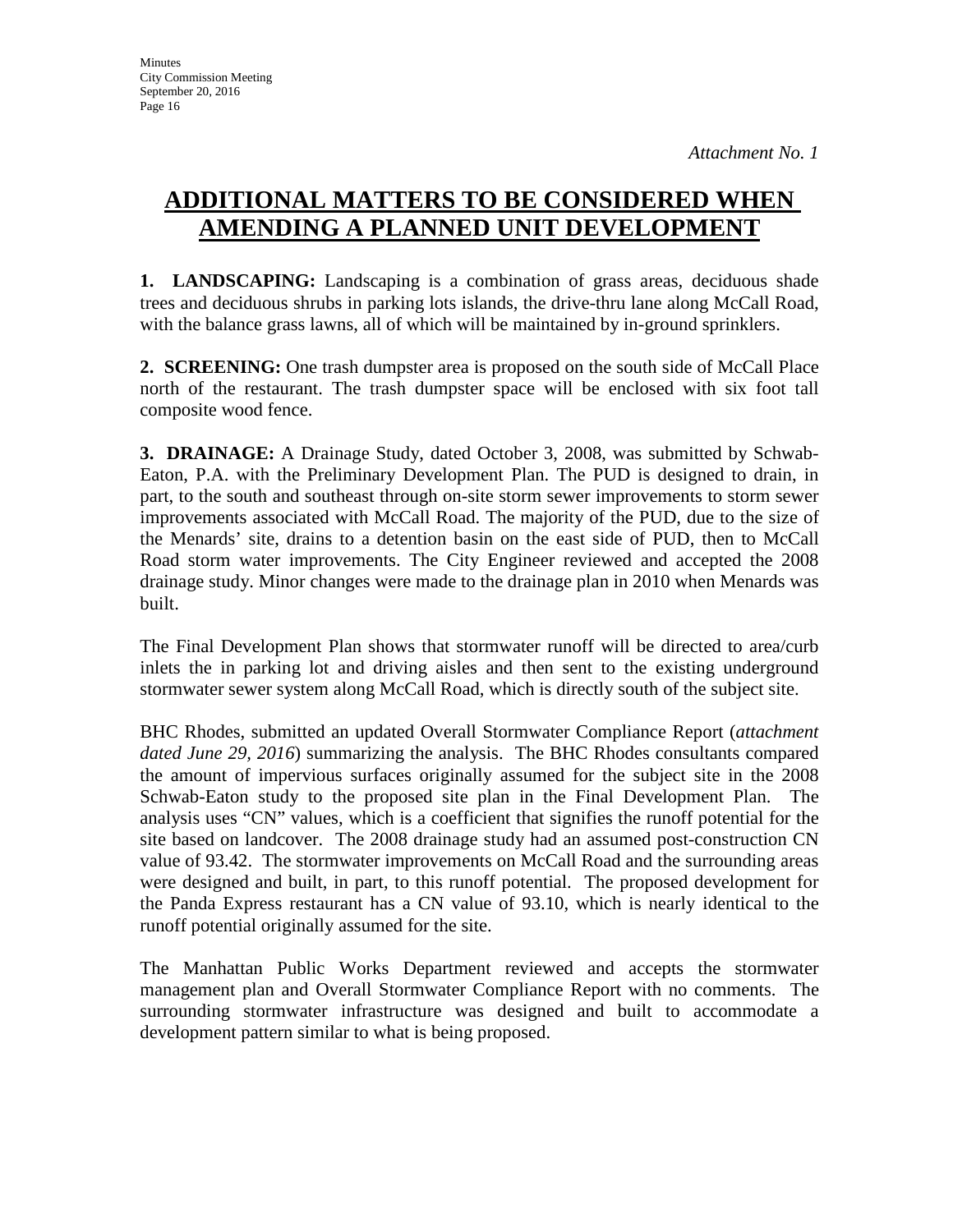# **4. CIRCULATION**: As proposed, vehicle and pedestrian access are safe and efficient.

# **Overall PUD Circulation**

The McCall Landing PUD is accessed off McCall Road from a series of travel easements. Carlson Place is at the center of the PUD connecting to a signalized intersection with McCall Road. McCullough Place is on the east side of the PUD with a right-in right-out at its intersection with McCall Road. Landing Place is on the west side of the PUD and intersects McCall Road at the southwest corner of Lot 4, and is a right-in right-out. McCall Place is an east to west travel easement north of Lots 1, 3, and 4, and the south and Lot 2 (Menards). A travel easement within the Abbott Landing Commercial PUD is located to the west of the site and connects to Landing Place. The Preliminary PUD shows a travel easement extending east of McCullough Place and Lot 1 to connect to the east. Both projected travel easements to east and west properties are intended to create an internal street, or reverse frontage road, to reduce curb cuts onto McCall Road.

# **Internal Access**

Access to Lot 4 will be from Landing Place and McCall Place and a private crosseasement across the lot to the east (Pizza Ranch). A private cross-easement has been drafted and agreed to in principle to allow a driving aisle to be created between the subject site and Pizza Ranch. This agreement will be finalized once the land is purchased from the current owner.

The proposed driving aisle across the Pizza Ranch property will eliminate 4 off-street parking spaces from the existing restaurant. Pizza Ranch was approved with 92 spaces, based on the actual seating count and the maximum number of employees working during a shift. The Pizza Ranch restaurant has been in operation since 2014. It appears that there is adequate parking available for existing restaurant. Elimination of the 4 spaces should not create a lack of off-street parking for the business. Additionally, Pizza Ranch willing entered into the agreement with the developer of the Panda Express restaurant.

If the cross-easement agreement is not completed, the area on the Pizza Ranch site will be unchanged. The corresponding area on the Panda Express site will most likely be converted to a landscape area. A revised landscape plan will be required at the time of a building permit if this agreement is not executed.

Internal circulation is to the front of the store from driving aisles connecting to the curb cut on McCall Place, a right-in/right out only intersection with Landing Place and through the Pizza Ranch site. The drive-thru stacking aisle for the drive-thru window is along the north and west sides of the building.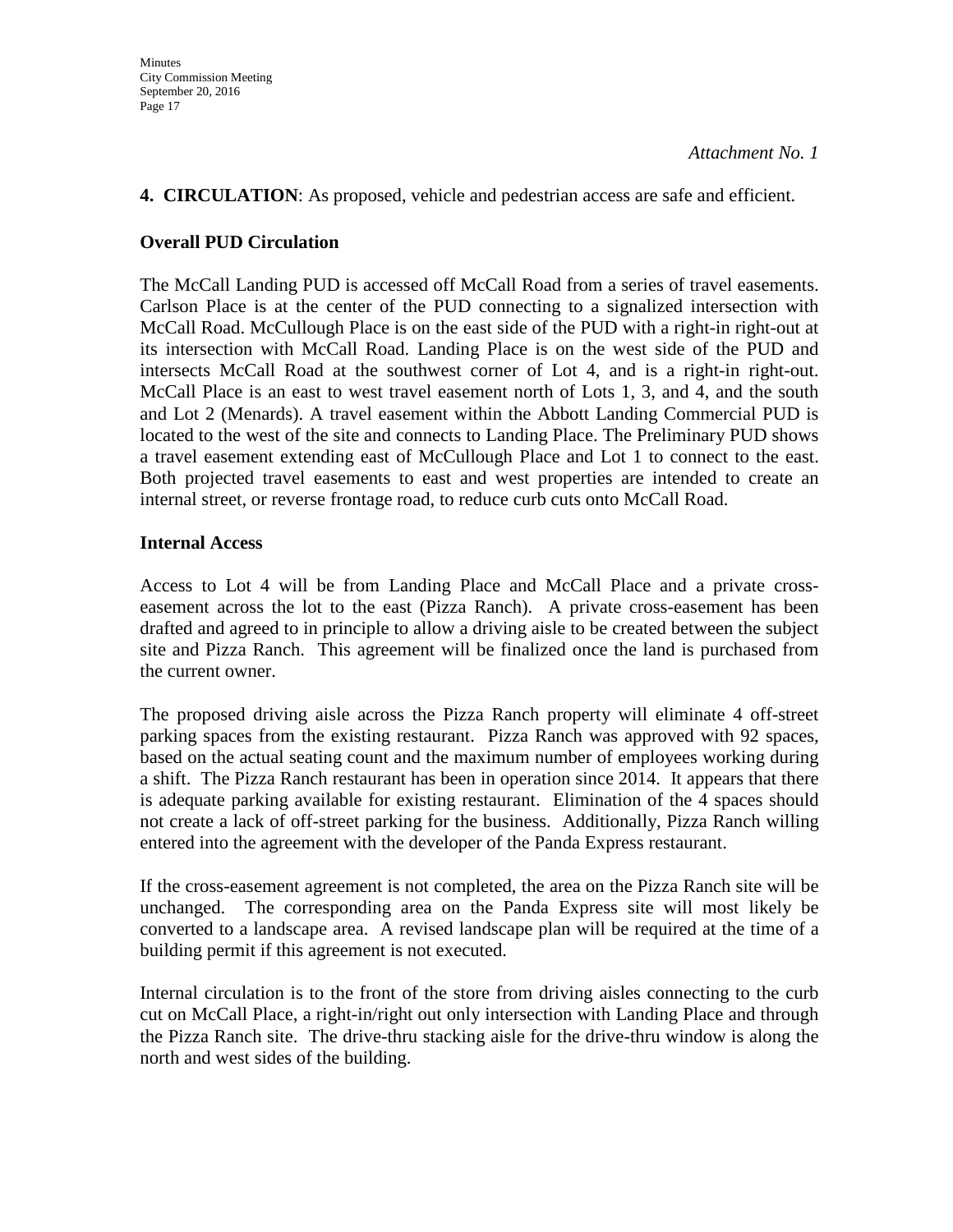# **Sidewalks and Pedestrian Circulation**

A sidewalk was constructed along the east side of Carlson Place and along both sides of McCall Road with a 10-foot wide sidewalk on the north side of McCall for pedestrian and bicyclists. A pedestrian connection from the McCall Road sidewalk connects the restaurant sidewalk to the street sidewalk.

Sidewalk will be constructed on the south side of McCall Place with the development of Lot 4.

A bike rack is shown off the sidewalk connection along McCall Road near the McCall Road sidewalk.

# **Off-street Parking**

The proposed number of off-street parking is based on the requirements for a restaurant, which requires one parking space per three persons based on design occupancy, and one parking space per employee based on the maximum employee shift. The applicant's design occupancy is noted at 82 persons plus 8 employees on the maximum shift. Based on these two totals, 30 off-street parking spaces are required. Forty-six (46) off-street parking spaces are shown on the Final Development Plan. The parking proposed for the development is adequate based on the minimum requirements.

# Traffic Study

The original Traffic Impact Study, dated January 2008, Revised October 2008, was submitted by Schwab-Eaton P.A and accepted by the Public Works Department. The developer's consultant, BHC Rhodes analyzed the assumed trips generated by the vacant subject site and the lot that is now Pizza Ranch (Lot 3) (*see attached)*. Pizza Ranch was anticipated to be a drive-thru restaurant in the 2008 Traffic Impact Study. The subject site was anticipated to be a bank with a drive-thru in the original traffic study. The BHC Rhodes study found that the actual trips generated by the 2 lots will be less then what was originally anticipated for the vacant within the development.

McCall Road was, in part, designed and constructed with these development patterns and anticipated trips to be generated by the uses.

The Manhattan Public Works Department has reviewed the traffic analysis by BHC Rhodes and accepts its finds with no comments.

**5. OPEN SPACE/LANDSCAPED AND COMMON AREA:** Approximately 22% of Lot 4 is open landscaped space.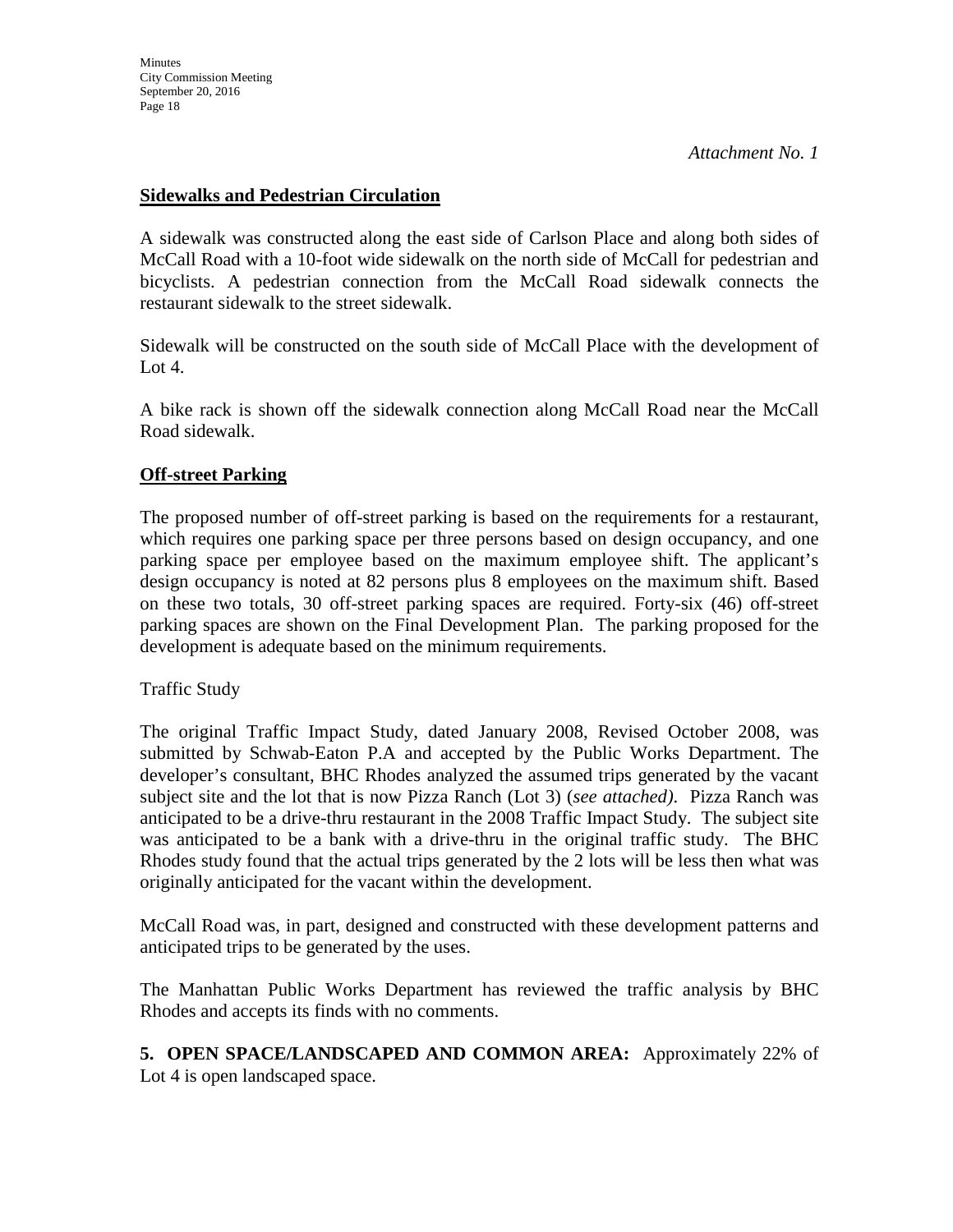**6. CHARACTER OF THE NEIGHBORHOOD:** The neighborhood is a mixture of highway commercial and industrial uses. The areas along McCall Road are transitioning from a historically industrial area, to a retail commercial corridor. Large box retail stores are located to north and southwest. Drive-thru restaurants are located along the five (5) lane minor arterial. There are also a number of strip mall type retail centers in the immediate area. To the north of the development, along Hayes Drive and Levee Drive and predominately industrial and office uses.

# **MATTERS TO BE CONSIDERED WHEN REZONING**

**1. EXISTING USE:** Lot 4 is a vacant commercial tract of land approved with the Preliminary PUD.

**2. PHYSICAL AND ENVIRONMENTAL CHARACTERISTICS:** Grass covered tract located in the 0.2% Annual Chance Floodplain (500 year floodplain). The site is protected by the Manhattan Levee System.

# **3. SURROUNDING LAND USE AND ZONING:**

**(a.) NORTH:** Menards home improvement store, City water well fields, Levee Drive; Commercial PUD and I-2 District.

**(b.) SOUTH:** McCall Road, vacant retail store, GTM manufacturing and retail store, research facilities, car wash, self storage facilities, automobile sales and service; C-5, Highway Service Commercial District and I-2 District.

**(c.) EAST:** Pizza Ranch restaurant, K-State Super store and commercial building with drive-n restaurant, McCall Pattern Company, Future Kansas State Federal Credit Union; Commercial PUD and I-2 District.

**(d.) WEST:** Vacant lot, Orschlen's Farm and Ranch store and drive-thru restaurants associated with the Abbott's Landing Development and the USD 383 transportation center; Commercial PUD and I-2 District.

# **4. GENERAL NEIGHBORHOOD CHARACTER:** See above, **No. 6, CHARACTER OF THE NEIGHBORHOOD.**

**5. SUITABILITY OF SITE FOR USES UNDER CURRENT ZONING:** The site is suitable for commercial development subject to the requirements of the Manhattan Zoning Regulations, Article IX, Planned Unit Development Districts, and Ordinance No. 6745.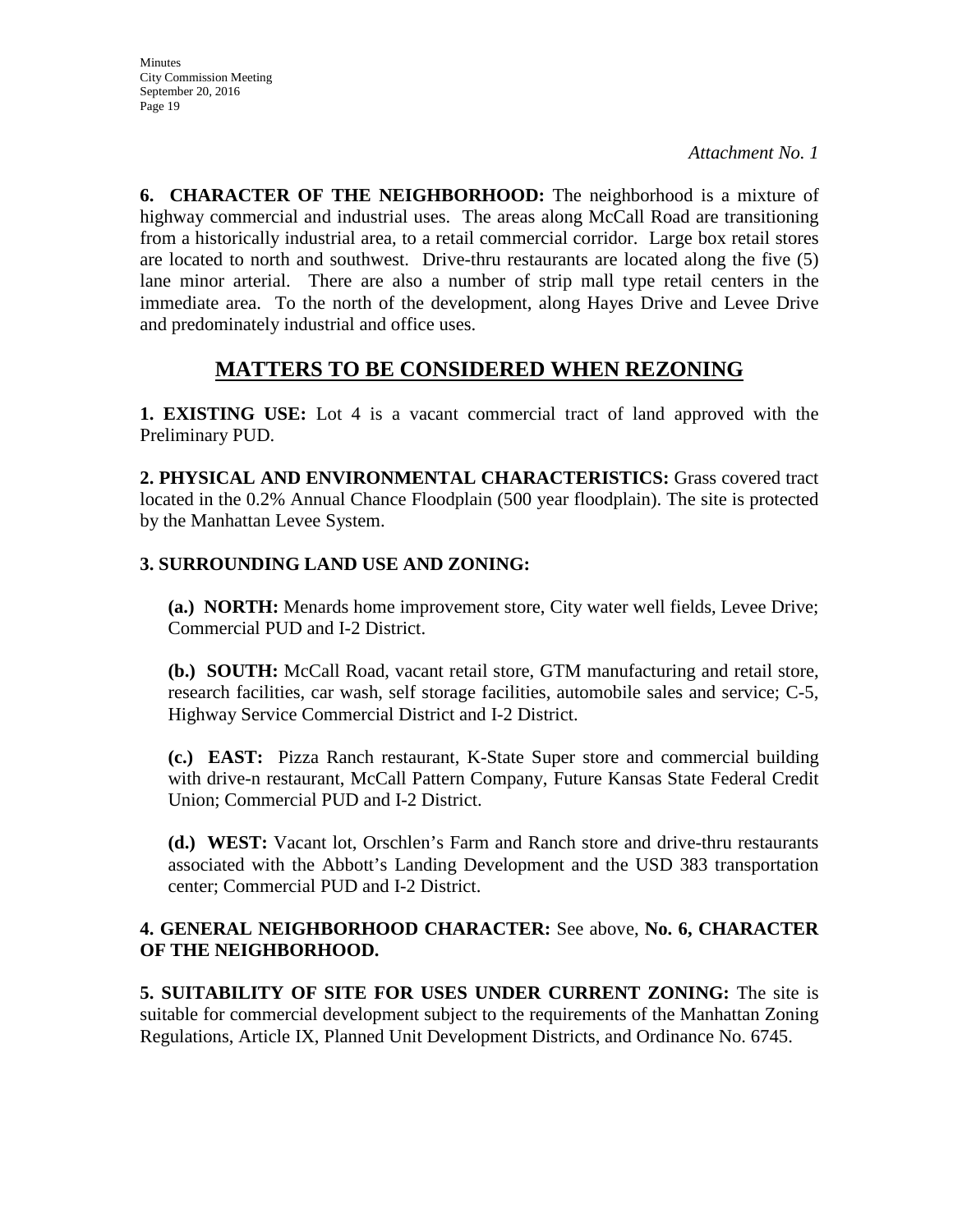**6. COMPATIBILITY OF PROPOSED DISTRICT WITH NEARBY PROPERTIES AND EXTENT TO WHICH IT MAY HAVE DETRIMENTAL AFFECTS:** Lot 4 is in a commercial growth corridor and its development as a commercial site should be compatible with the surrounding neighborhood. Minimal impact on property along the corridor is expected. The proposed development is consistent with the commercial character of the approved PUD.

Fifty foot well head protection zones around City well heads are along the northern boundary of the PUD, and extend partially in the PUD but do not extend near Lot 4. No underground liquid fuel storage tanks will be allowed in the PUD. No underground liquid storage is proposed with Lot 4 development.

**7. CONFORMANCE WITH COMPREHENSIVE PLAN:** Lot 4 is in the Northeast Planning Area of the Future Land Use Map of the Manhattan Area 2035 Comprehensive Plan. The site is shown as Community Commercial (CC) on the map. The Future Land Use Map reflects the existing commercial zoning of the site. The proposed PUD Amendment conforms with the Manhattan Urban Area Comprehensive Plan.

**8. ZONING HISTORY AND LENGTH OF TIME VACANT AS ZONED:** The zoning history lists all development to date in McCall Landing PUD.

| 1968           | Annexation and rezoning to I-3, Light Industrial District.                                                                                                                                                                                                           |
|----------------|----------------------------------------------------------------------------------------------------------------------------------------------------------------------------------------------------------------------------------------------------------------------|
| 1969-2008      | Rezoned from I-3 District, to I-2, Industrial Park District.                                                                                                                                                                                                         |
| April 21, 2008 | Manhattan Urban Area Planning Board conducts the public hearing<br>and recommends approval of the proposed rezoning of McCall<br>Landing from I-2, Industrial Park District to PUD, Commercial<br>Planned Unit Development District, with 15 conditions of approval. |
| May 6, 2008    | City Commission approves first reading of an ordinance rezoning<br>McCall Landing from I-2, Industrial Park District, to PUD,<br>Commercial Planned Unit Development District.                                                                                       |
| May 20, 2008   | City Commission approves Ordinance No. 6700 rezoning McCall<br>Landing from I-2, Industrial Park District, to PUD, Commercial<br>Planned Unit Development District.                                                                                                  |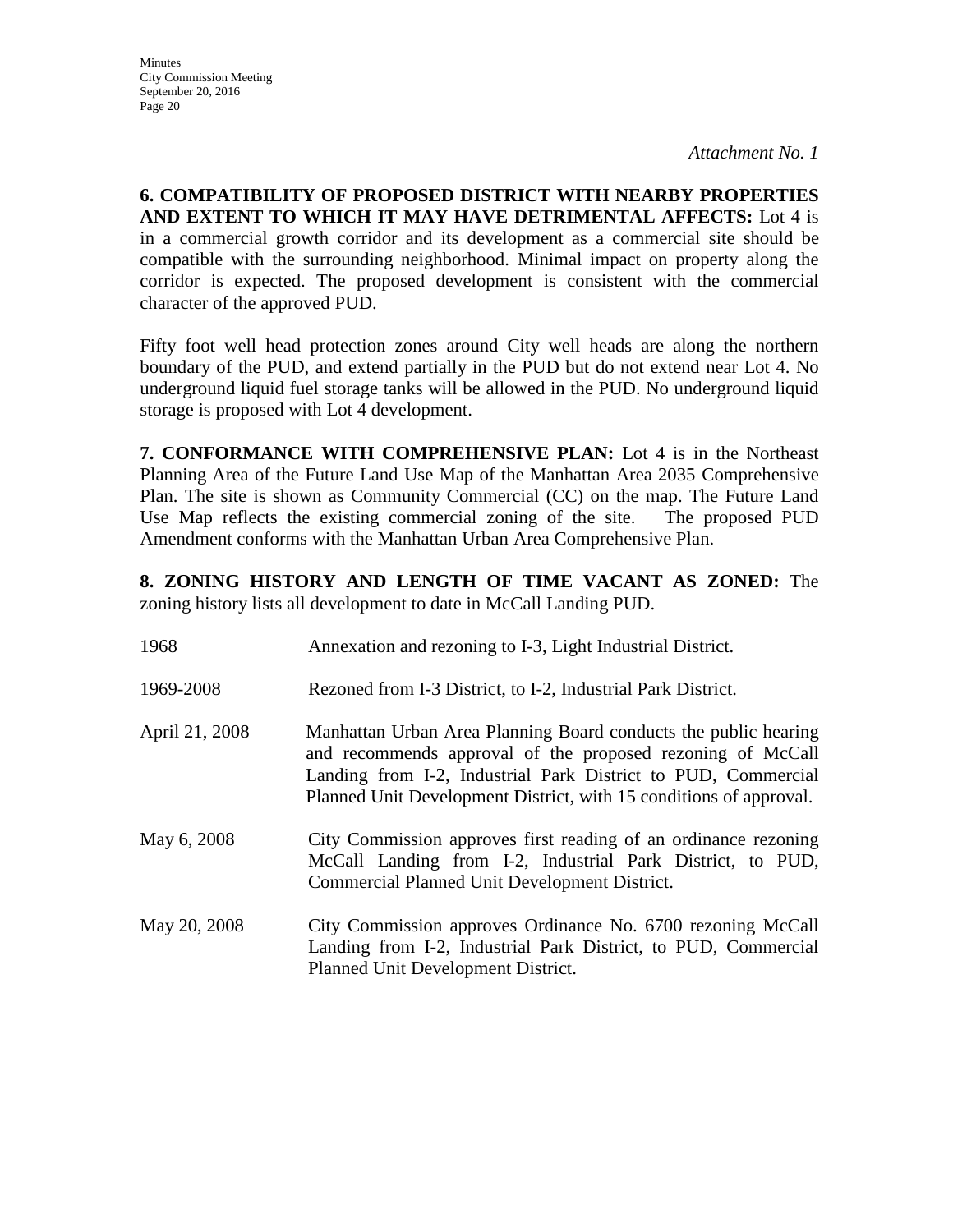- November 17, 2008 At the request of the applicant, Manhattan Urban Area Planning Board tables the public hearing of the proposed rezoning of the revised McCall Landing PUD from PUD, Commercial Planned Unit Development District to PUD, Commercial Planned Unit Development District.
- December 1, 2008 Manhattan Urban Area Planning Board conducts the public hearing and recommends approval of the proposed rezoning of the revised McCall Landing PUD from PUD, Commercial Planned Unit Development District to PUD, Commercial Planned Unit Development District, with 14 conditions of approval.
- December 16, 2008 City Commission approves first reading of an ordinance rezoning the revised McCall Landing PUD from PUD, Commercial Planned Unit Development District to PUD, Commercial Planned Unit Development District.
- January 6, 2009 City Commission approves Ordinance No. 6745 rezoning the McCall Landing PUD from PUD, Commercial Planned Unit Development District to a new PUD, Commercial Planned Unit Development District.
- April 5, 2010 Manhattan Urban Area Planning Board approves the Final Development Plan (Lot  $2 -$  Menards, and Lots 1, 3 and  $4 -$  future amendments) and Final Plat of the McCall Landing Addition Commercial Planned Unit Development.
- April 20, 2010 City Commission accepts the easements and rights-of-way of the Final Plat of the McCall Landing Addition Commercial Planned Unit Development; and, authorizes the Mayor and City Clerk to execute the Agreement regarding construction and maintenance of the storm water facilities and travel easements.
- August 19, 2013 Manhattan Urban Area Planning Board recommends approval of an ordinance amending Ordinance No. 6745 and the Preliminary Development Plan of Lot 1, McCall Landing Commercial Planned Unit Development, to be known as the Final Development Plan of Lot 1, McCall Landing Commercial Planned Unit Development.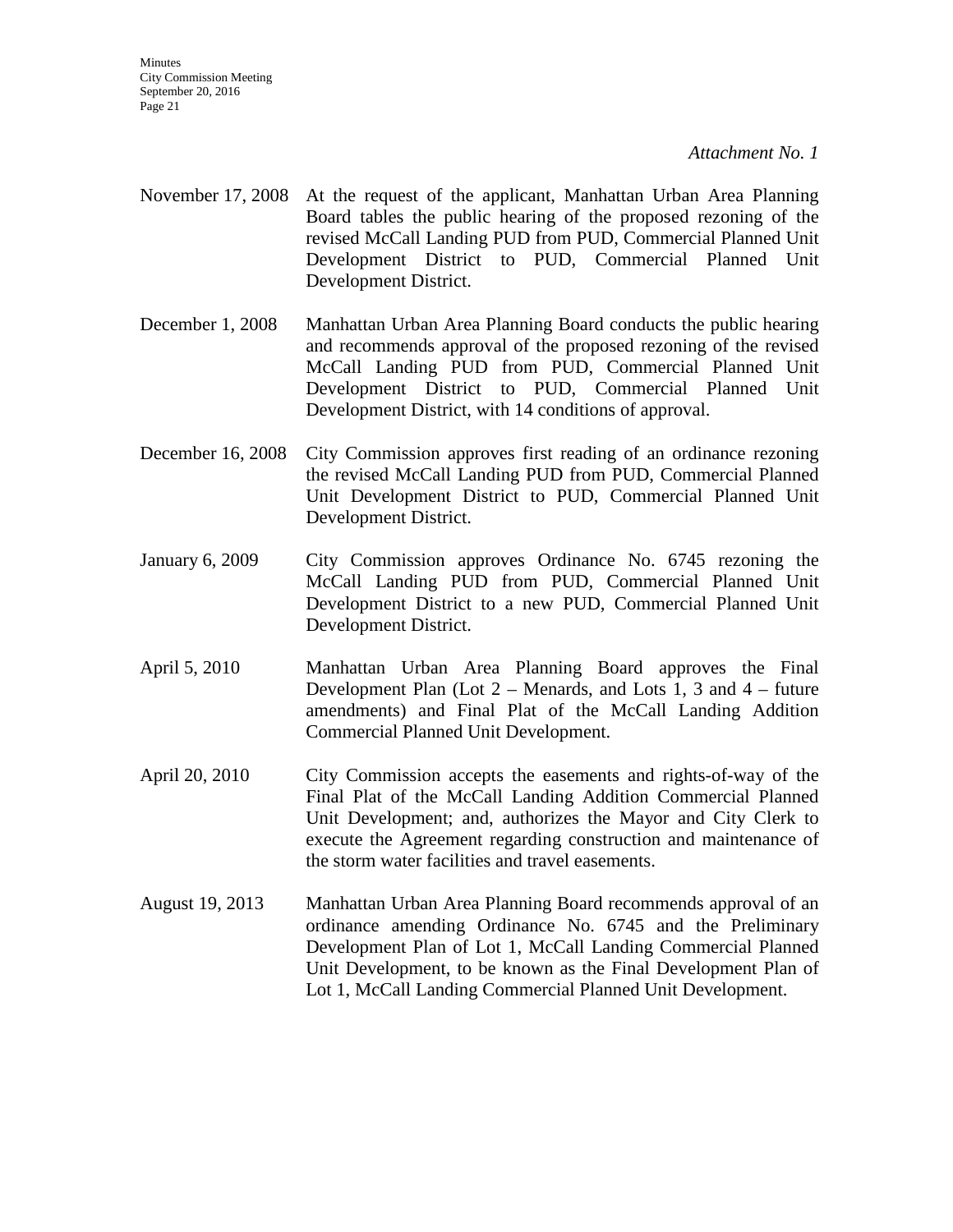**Minutes** City Commission Meeting September 20, 2016 Page 22

*Attachment No. 1*

- September 3, 2013 City Commission approves first reading of an ordinance amending Ordinance No. 6745 and the Preliminary Development Plan of Lot 1, McCall Landing Commercial Planned Unit Development, to be known as the Final Development Plan of Lot 1, McCall Landing Commercial Planned Unit Development.
- September 17, 2013 City Commission approves Ordinance No. 7038 amending Ordinance No. 6745 and the Preliminary Development Plan of Lot 1, McCall Landing Commercial Planned Unit Development, to be known as the Final Development Plan of Lot 1, McCall Landing Commercial Planned Unit Development, based on the findings in the Staff Report, with three conditions of approval.
- October 7, 2013 Manhattan Urban Area Planning Board recommends approval of the proposed amendment of Ordinance No. 6745 and the Preliminary Development Plan of Lot 3, McCall Landing Commercial Planned Unit Development, to be known as the Final Development Plan of Lot 3, McCall Landing Commercial Planned Unit Development, based on the findings in the Staff Report with Condition 1 recommended by City Administration and Condition 2 recommended by the Planning Board.
- November 5, 2013 City Commission approves first reading of an ordinance amending Ordinance No. 6745 and the Preliminary Development Plan of Lot 3, McCall Landing Commercial Planned Unit Development, as proposed.
- November 19, 2013 City Commission approves Ordinance No. 7052 amending Ordinance No. 6745 and the Preliminary Development Plan of Lot 3, McCall Landing Commercial Planned Unit Development, as proposed.
- February 3, 2014 Manhattan Urban Area Planning Board approves Final Plat of McCall Landing, Unit Two, Commercial PUD.
- February 18, 2014 City Commission accepts easements and rights-of-way as shown on the Final Plat of McCall Landing, Unit Two, Commercial PUD.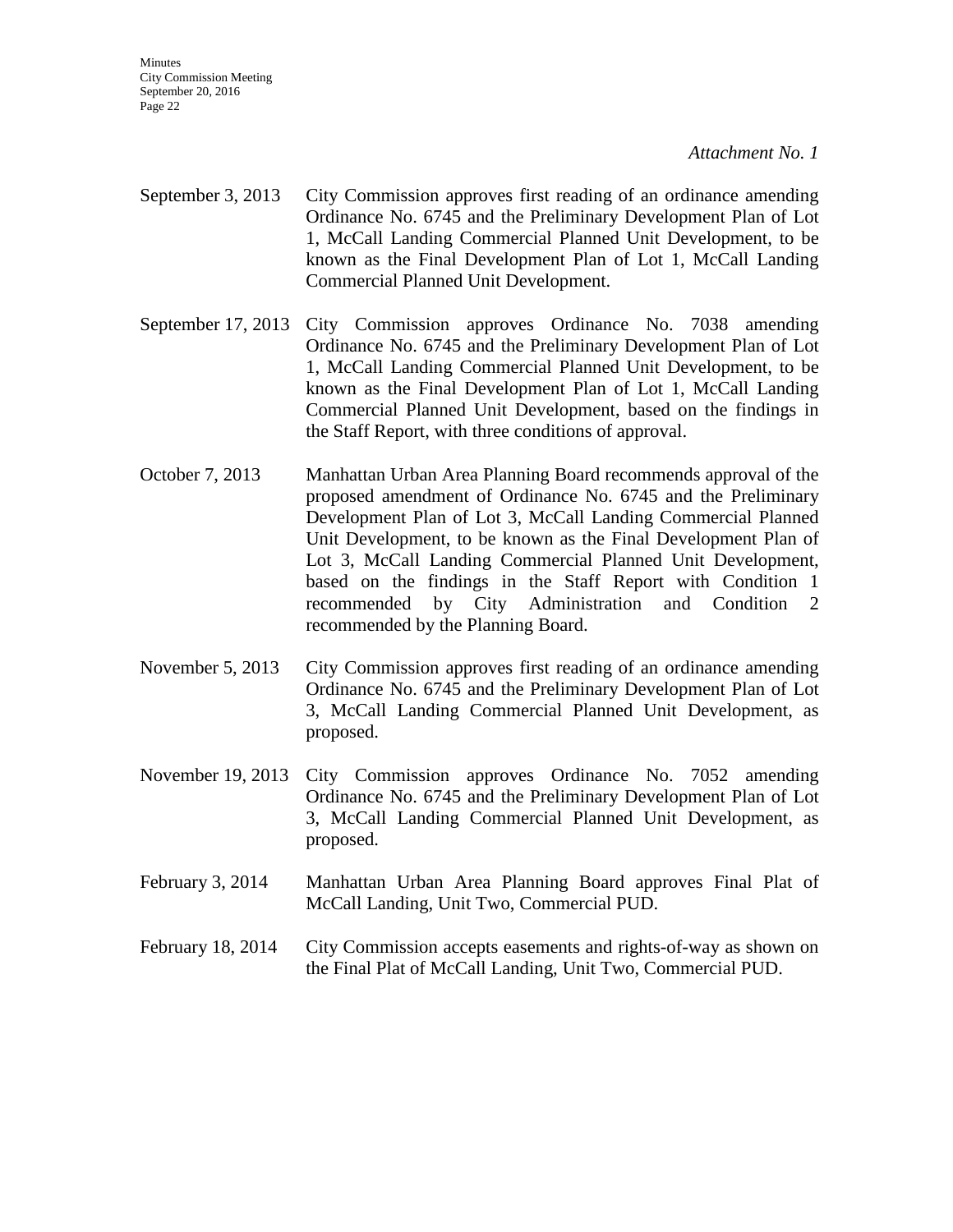- April 18, 2016 Manhattan Urban Area Planning Board recommends approval of the proposed rezoning of the 2.56 acre tract of land at the northwest corner the McCall Pattern Company property from I-2, Industrial Park District, to PUD, McCall Landing Commercial Planned Unit Development; and, amending Ordinance No. 6745 and the Final Development Plan of Lot 2, McCall Landing Commercial PUD, with two conditions of approval.
- May 3, 2016 City Commission approves first reading of an ordinance rezoning a 2.56 acre tract of land generally located at the northwest corner the McCall Pattern Company property as proposed; and, amending Ordinance No. 6745 and the Final Development Plan of Lot 2, McCall Landing Commercial PUD.
- May 17, 2016 City Commission approves Ordinance No. 7211 rezoning a 2.56 acre tract of land generally located at the northwest corner the McCall Pattern property from I-2, Industrial Park District, to McCall Landing Commercial Planned Unit Development; and, amending Ordinance No. 6745 and the Final Development Plan of Lot 2, McCall Landing Commercial PUD, based on the findings in the Staff Report, subject to the two (2) conditions of approval recommended by the Planning Board.

Lot 4 has remained vacant since annexation in 1968.

**9. CONSISTENCY WITH INTENT AND PURPOSE OF THE ZONING ORDINANCE:** The intent and purpose of the Zoning Regulations is to protect the public health, safety, and general welfare; regulate the use of land and buildings within zoning districts to assure compatibility; and to protect property values. The PUD Regulations are intended to provide a maximum choice of living environments by allowing a variety of housing and building types; a more efficient land use than is generally achieved through conventional development; a development pattern that is in harmony with land use density, transportation facilities and community facilities; and a development plan which addresses specific needs and unique conditions of the site which may require changes in bulk regulations or layout. The proposed amendment conforms to the approved PUD and the uses permitted in McCall Landing Commercial PUD.

**10. RELATIVE GAIN TO THE PUBLIC HEALTH, SAFETY AND WELFARE THAT DENIAL OF THE REQUEST WOULD ACCOMPLISH, COMPARED WITH THE HARDSHIP IMPOSED UPON THE APPLICANT:** There appears to be no relative gain to the public, which denial would accomplish. McCall Road was upgraded to a five lane urban section with curb and gutter, sidewalks, storm sewer improvements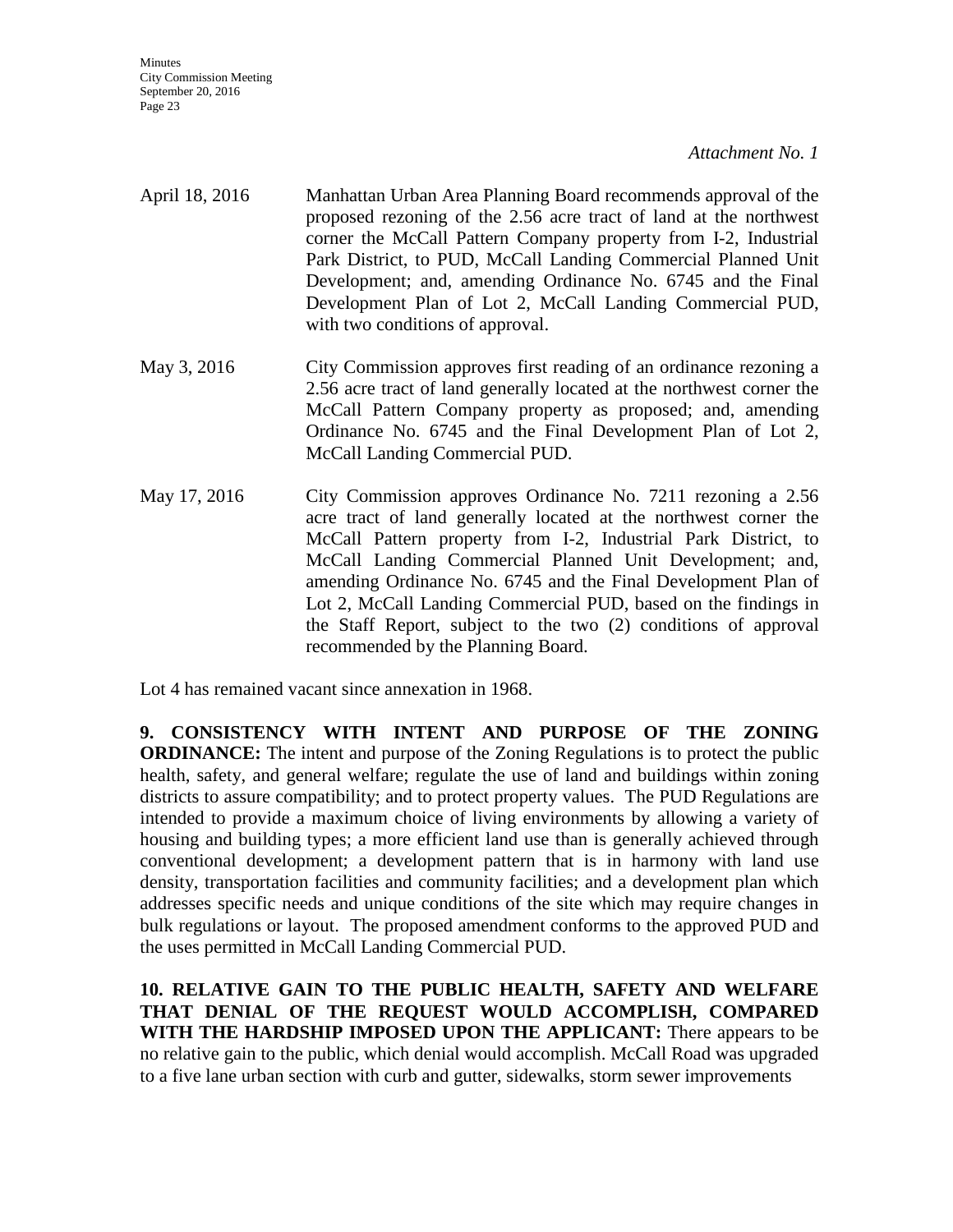**Minutes** City Commission Meeting September 20, 2016 Page 24

*Attachment No. 1*

and traffic signal at Carlson Place and McCall Road. The amendment creates no adverse impact on the public improvements or public that is served by those improvements.

**11. ADEQUACY OF PUBLIC FACILITIES AND SERVICES: LOT 4 CAN BE SERVED BY PUBLIC IMPROVEMENTS, INCLUDING STREET, WATER, FIRE SERVICE AND SANITARY SEWER. MCCALL ROAD WAS UPGRADED TO A FIVE LANE ARTERIAL STREET, WHICH CONSISTS OF FOUR THROUGH LANES, A CENTER TURN LANE, CURB AND GUTTER, STORM WATER IMPROVEMENTS AND SIDEWALKS ON BOTH SIDES OF THE STREET. THE IMPROVEMENTS WERE MADE TO SERVE THE MCCALL LANDING PUD AND GROWTH IN THE MCCALL ROAD CORRIDOR.**

**12. OTHER APPLICABLE FACTORS:** There are no other applicable factors.

**13. STAFF COMMENTS:** All conditions of approval, not in conflict with Ordinance No. 6745 remain in effect. City Administration recommends approval of a proposed amendment of Ordinance No. 6745 and the approved Preliminary Development Plan of Lot 4, McCall Landing Commercial Planned Unit Development, to be known as the Final Development Plan of Lot 4, McCall Landing Commercial Planned Unit Development for the proposed Panda Express Gourmet Chinese drive-thru restaurant, with the following condition of approval:

1. Exempt sign sections changed since adoption of the PUD ordinance (Condition No. 10). Revised exempt signage citation is updated with the amendment, as described in Article VI, Section 6-104  $(A)(2)(b)$ , (c), (e), (h), (i), (j), (l) of the Manhattan Zoning Regulations.

# **ALTERNATIVES:**

- 1. Recommend approval of the proposed amendment of Ordinance No. 6745 and the approved Preliminary Development Plan of Lot 4, McCall Landing Commercial Planned Unit Development, to be known as the Final Development Plan of Lot 4, McCall Landing Commercial Planned Unit Development, stating the basis for such recommendation.
- 2. Recommend denial of the proposed amendment of Ordinance No. 6745 and the approved Preliminary Development Plan of Lot 4, McCall Landing Commercial Planned Unit Development, to be known as the Final Development Plan of Lot 4, McCall Landing Commercial Planned Unit Development, stating the specific reasons for denial.
- 3. Table the proposed Amendment to a specific date, for specifically stated reasons.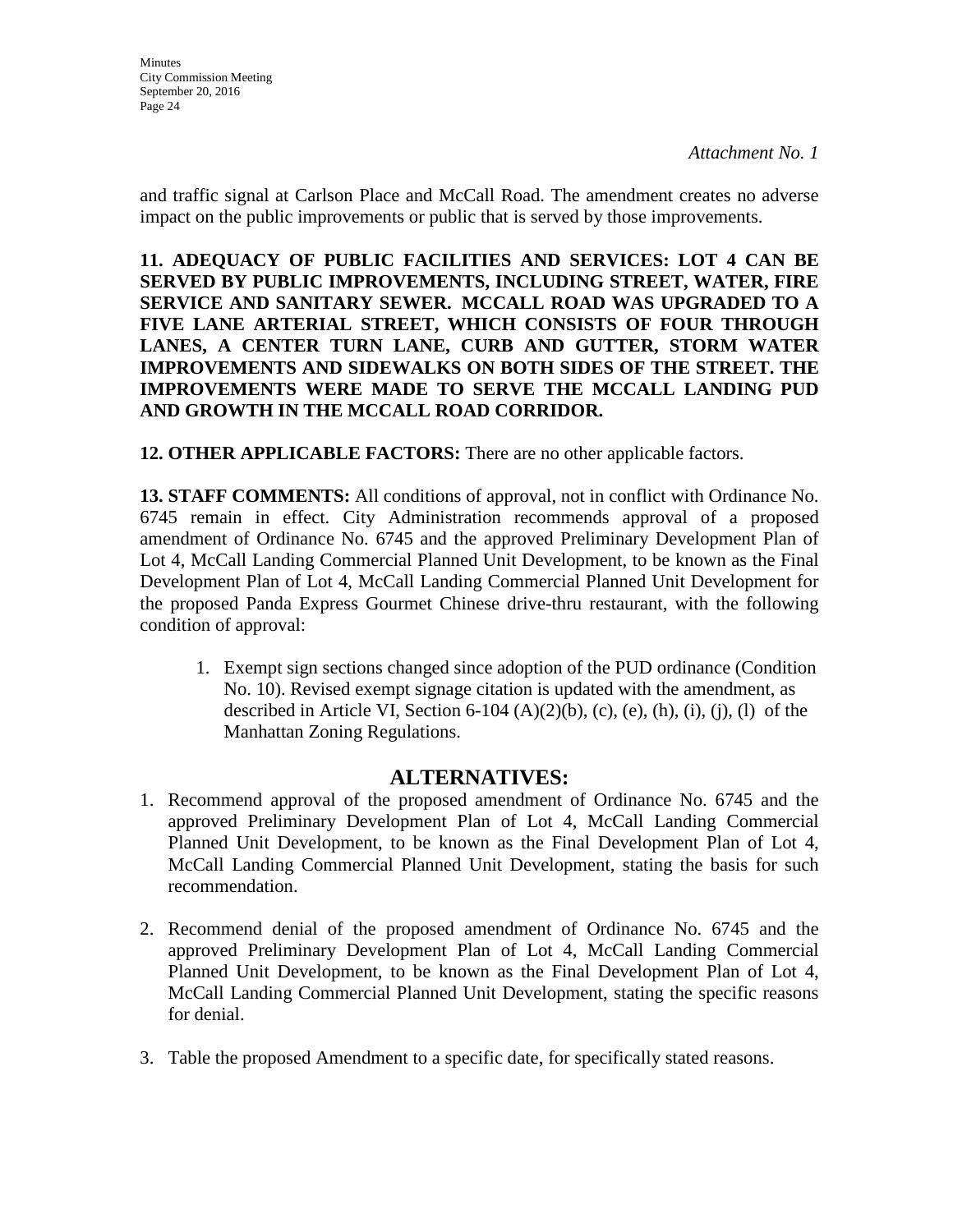Minutes City Commission Meeting September 20, 2016 Page 25

*Attachment No. 1*

# **POSSIBLE MOTION:**

The Manhattan Urban Area Planning Board recommends approval of the proposed Ordinance No. 6745 and the approved Preliminary Development Plan of Lot 4, McCall Landing Commercial Planned Unit Development, to be known as the Final Development Plan of Lot 4, McCall Landing Commercial Planned Unit Development Panda Express Gourmet Chinese drive-thru restaurant, based on the findings in the Staff Report, subject to one condition of approval recommended by City Administration.

**PREPARED BY:** Chad Bunger, AICP, Senior Planner.

**DATE:** August 5, 2016.

16019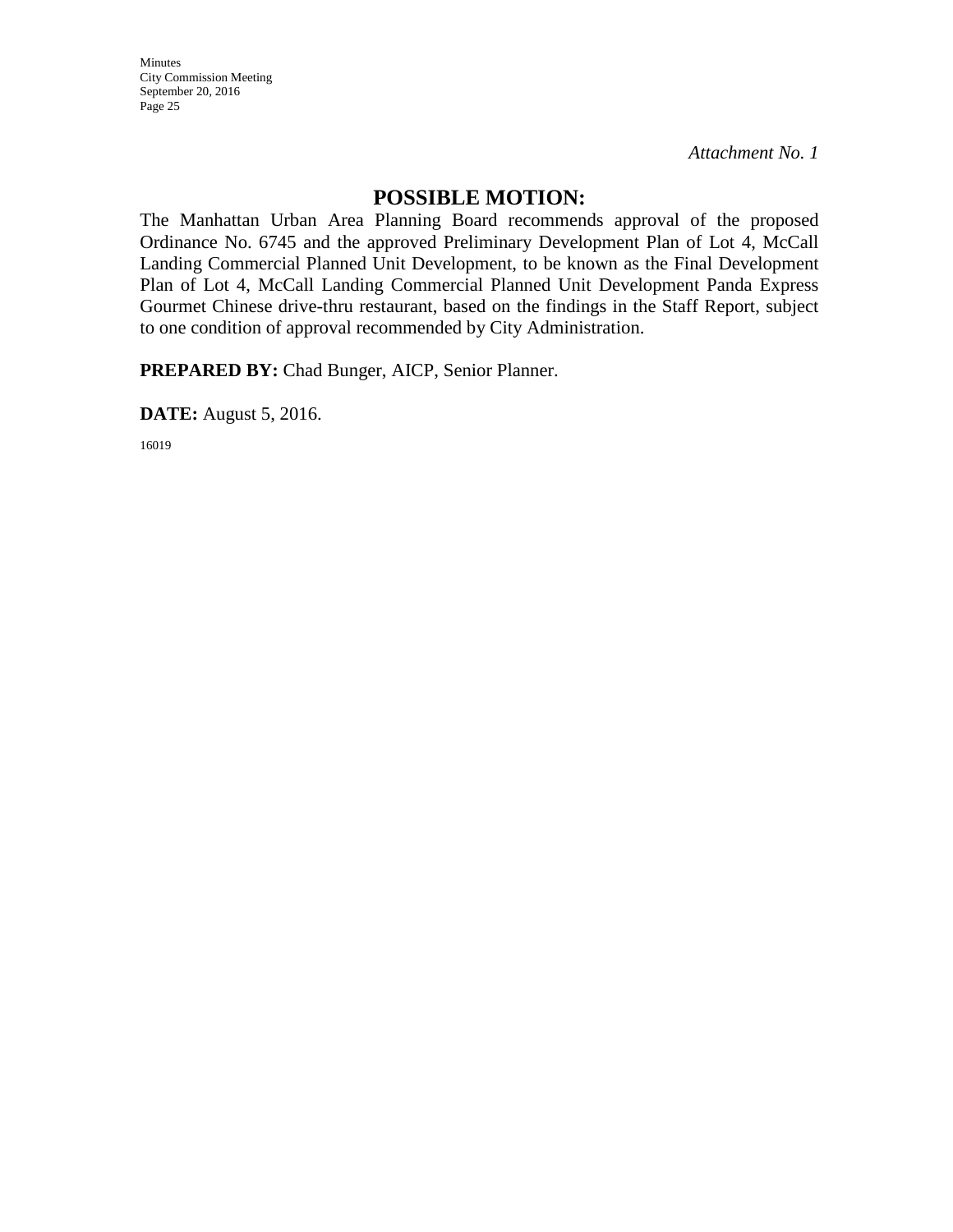### **STAFF REPORT**

**AN AMENDMENT OF ORDINANCE NOs. 4581 AND 7203 OF THE GREENBRIAR RESIDENTIAL PLANNED UNIT DEVELOPMENT TO ALLOW FOR MORE DWELLING UNITS AND BEDROOMS THAN ORIGINALLY PERMITTED IN THE APPROVED AND RECENTLY AMENDED PUD. THE PUD AMENDMENT IS IN THE FORM OF A FINAL DEVELOPMENT PLAN.**

# **BACKGROUND**

**APPLICANT/OWNER:** Woodway Investors, LLC

**ADDRESS:** 2420 Greenbriar Drive

**LOCATION:** Generally located to the northwest of the intersection of Kimball Avenue and College Avenue.

**AREA:** 5.45 acres

**DATE OF NEIGHBORHOOD MEETING:** Tuesday, June 14, 2016

**DATE OF PUBLIC NOTICE PUBLICATION:** Monday, July 1, 2016

# **DATE OF PUBLIC HEARING: PLANNING BOARD:** Monday, August 1, 2016 **CITY COMMISSION:** Tuesday, September 9, 2016

# **EXISTING PUD**

### **Ordinance**

Ordinance No. 4581 was approved on June 20, 1989 to rezone the site from R to PUD to allow for a multi-family development, known as the Woodway Apartments.

### **Conditions of Approval**

- 1. Provisions shall be made for all necessary sanitary sewer improvements including the lift station and force main to the point of connection at Hobbs and College Avenue with costs to be born by the applicant or any subsequent owner and that the lift station shall be located adjacent to the east entry off of College Avenue.
- 2. The applicant or any subsequent owner shall participate in the benefit district to be established at some time in the future when a northern interceptor sewer line is constructed.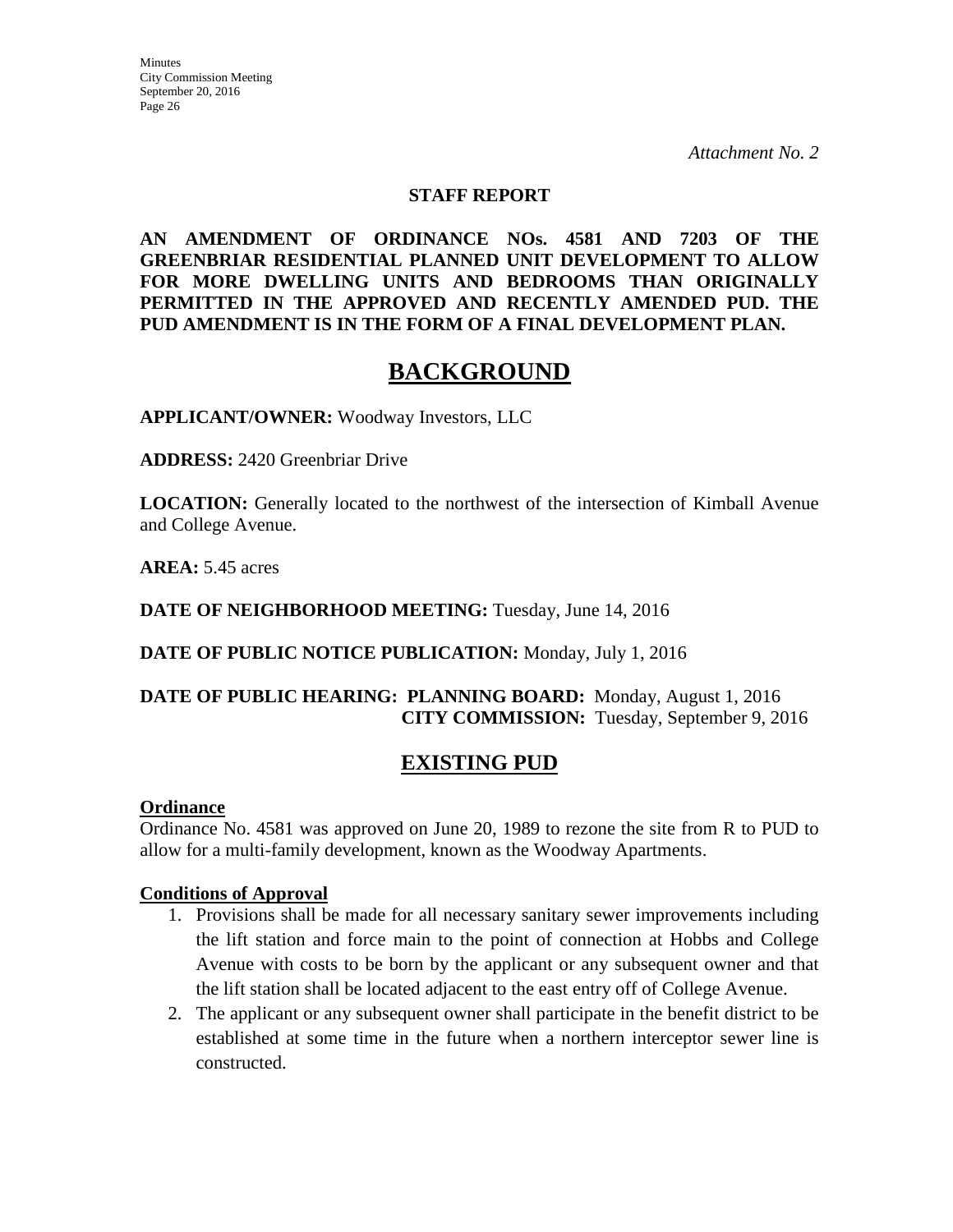- 3. Provision of a deceleration lane on the north side of Kimball Avenue for the south entrance shall be constructed according to the standards of the City Engineering Division with all costs born by the applicant or any subsequent owner.
- 4. The provision of a minimum 5 foot wide sidewalks along Kimball and College Avenues shall be provided by the applicant or any subsequent owner. The sidewalk along College Avenue shall be in a pedestrian easement or on the street right-ofway.
- 5. The building as shown on the site plan in the northwest corner of the site shall be removed and four additional dwelling units may be added to Building A in the eastern most part of the site for a total of 84 dwelling units and the maximum number of bedrooms shall be limited to 210.
- 6. The permitted use shall be limited to multi-family housing. The total occupancy shall be limited to 250 tenants for the PUD.
- 7. The total number of off-street parking places shall be no less than 300 as proposed to provide adequate tenant and guest parking.
- 8. The PUD owner and management shall utilize a parking sticker system whereby each licensed tenant having a vehicle on the site receives one (1) parking sticker to attach to their vehicle. To further help monitoring of unauthorized vehicles by the management, the stickers shall be numbered 1 through 250 and new stickers issued each semester.
- 9. An additional fire hydrant shall be provided at the east entry drive.
- 10. Security for the performance of the landscaping requirements, as described herein and as shown on the preliminary development plan shall be provided pursuant to an agreement between the developer and the City.
- 11. If the carports are not provided along the south row of parking, landscaped berms shall be utilized in addition to the trees shown on the plan.
- 12. All landscaping, signage and lighting shall be provided as proposed and maintained in good condition.
- 13. A grove of trees of any variety shall be planted in the area where the building was removed at the northwest corner to discourage that area being used as an open recreational area. Additional screening shall be provided along the north and west property lines by planting an additional row of 7 to 8 foot tall Scotch Pines with 8 feet between the two rows of pines and each tree planted approximately 10 to 12 feet apart within a row to give a staggered effect. In addition, Winter Honeysuckle shall be planted between the trees to provide immediate screening until the trees mature.

*14.* The general residential character of the buildings shall be maintained.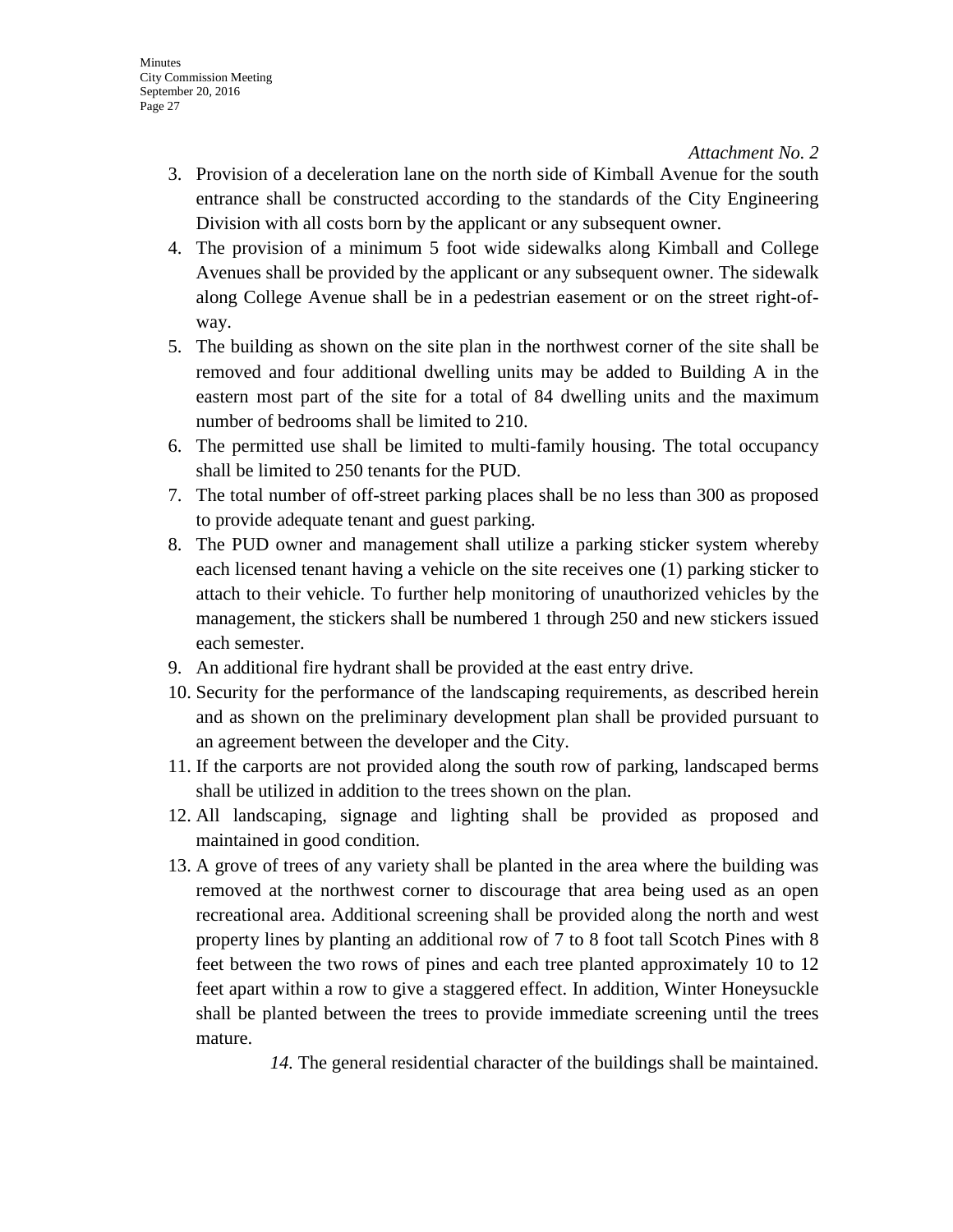15. The owners shall provide an on-site management team consisting of one (1) full time manager, an assistant manager and a maintenance person.

On April 5, 2016, the Greenbriar PUD was amended because it was discovered that additional bedrooms had been constructed by a previous and were currently being used, thus violating Conditions 5 and 6 of the original PUD ordinance. The purpose of the April, 2016 PUD Amendment was to bring the property into conformance so that the apartment complex could be sold with a clear title to the current owner.

The conditions of approval for Ordinance No. 7203, approved on April 5, 2016 are:

- 1. Modify Condition No. 5 to increase the number of bedrooms to 278, as requested by the applicant.
- 2. Modify Condition No. 6 to increase the total occupancy from 250 to 278 occupants.
- 3. Eliminate Condition No. 8, as the parking sticker system is unneeded.

# **PROPOSED AMENDMENT**

The Greenbriar Residential Planned Unit Development was approved with Condition No. 5, which stated:

5. The building as shown on the site plan in the northwest corner of the site shall be removed and four additional dwelling units may be added to Building A in the eastern most part of the site for a total of 84 dwelling units and the maximum number of bedrooms shall be limited to 210.

The PUD was subsequently amended in April, 2016 because it was discovered that additional rooms that were originally considered a "study" had been used as a bedroom consistently since the original development of the PUD. The proposed amendment was to bring the current use into conformance with the PUD so that the property could be sold with a clear title. Seventy-six (76) apartment units had the additional rooms. The approved amendment added 76 bedrooms to the PUD, creating the final number of bedrooms for the PUD at 286.

Under the new ownership of the apartment complex, it was discovered that additional dwelling units were constructed in Building C, located in the center of the development, directly north of the entrance to the apartment complex that is off of Kimball Avenue. A 2-bedroom "model apartment unit" had been historically rented for consistent occupancy.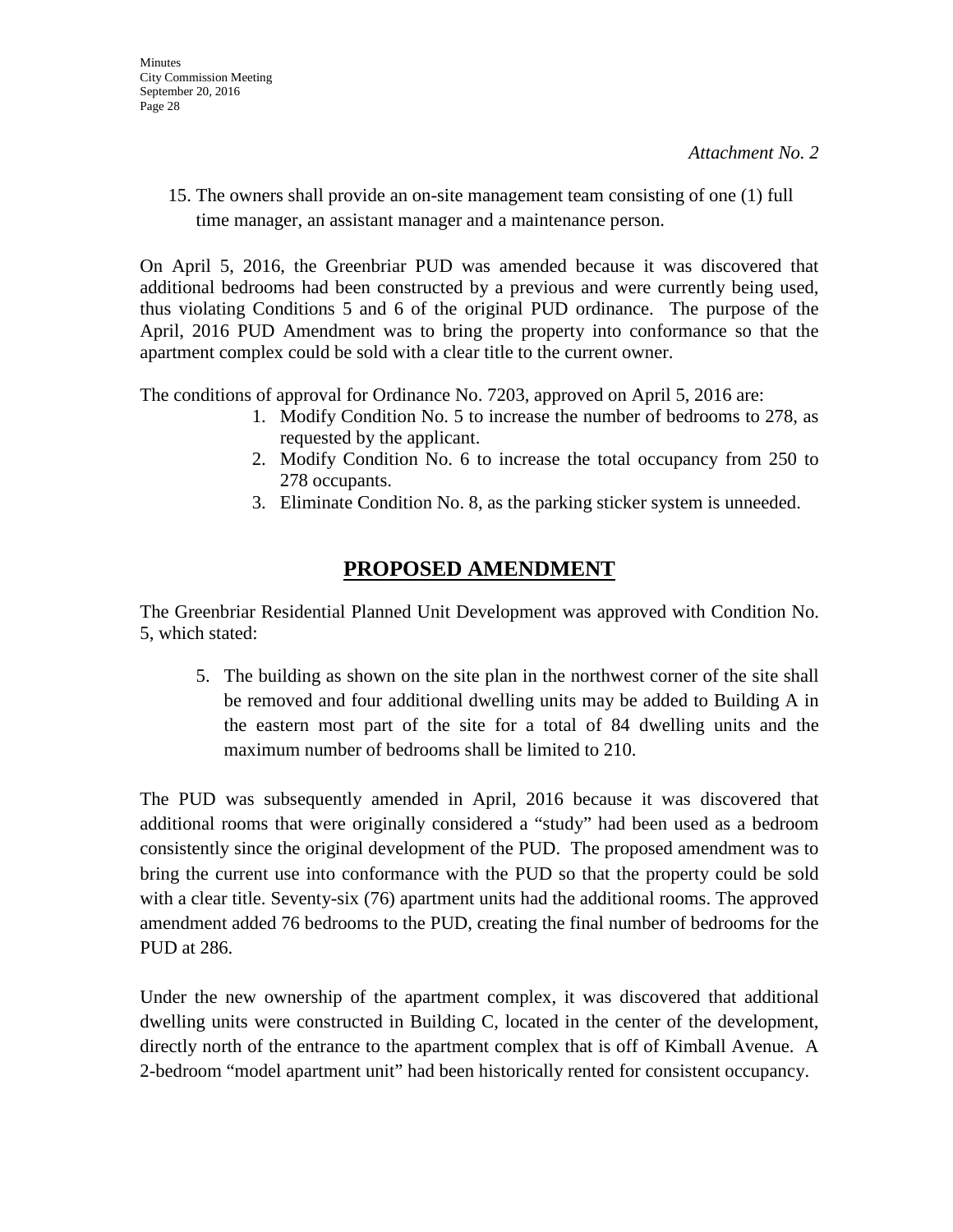The model apartment unit was presented as a marketing tool for the development and was not approved for a dwelling. A "leasing and manager's office" and "community room" as shown on the originally approved Final Development Plans was converted to apartment units. The "community space" is now a 2-bedroom unit and the "leasing and manager's office" is now a 1-bedroom unit. In addition to these changes, the area originally shown to be "lawn, storage and maintenance/maintenance office" was converted to the primary management/leasing office for the development.

The applicant is requesting to Amend the PUD and the Final Development Plan to increase the total number of dwelling units to 87 apartments and to increase the total number of bedrooms to 291.

No changes to the buildings exteriors, landscaping or site plan is proposed.

# **PROPOSED SIGN:**

The on-site signage will not change and is consistent with the Final Development Agreement. There is an internally illuminated monument sign measuring 6 feet by 6 feet located at the entrance on Kimball

**PROPOSED LIGHTING:** The lighting will not change with the proposed amendment.

# **MATTERS TO BE CONSIDERED WHEN AMENDING A PLANNED UNIT DEVELOPMENT**

**1. WHETHER THE PROPOSED AMENDMENT IS CONSISTENT WITH THE INTENT AND PURPOSE OF THE APPROVED PUD, AND WILL PROMOTE THE EFFICIENT DEVELOPMENT AND PRESERVATION OF THE ENTIRE PUD:** The amendment is consistent with the intent and purpose of the original PUD to provide multi-family living. The proposed amendment preserves the multi-family character in a desirable residential area of Manhattan.

**2. WHETHER THE PROPOSED AMENDMENT IS MADE NECESSARY BECAUSE OF CHANGED OR CHANGING CONDITIONS IN OR AROUND THE PUD, AND THE NATURE OF SUCH CONDITIONS:** The amendment is necessary because Condition No. 5 of Ordinance No. 4581 and Conditions No. 1 and 2 of Ordinance No. 7203 were not adhered to. According to the application documents, "The spaces in question have been used as rental apartments and as the management/leasing office consistently since the original development of the PUD, notwithstanding their designation for other uses in the original Development Plan."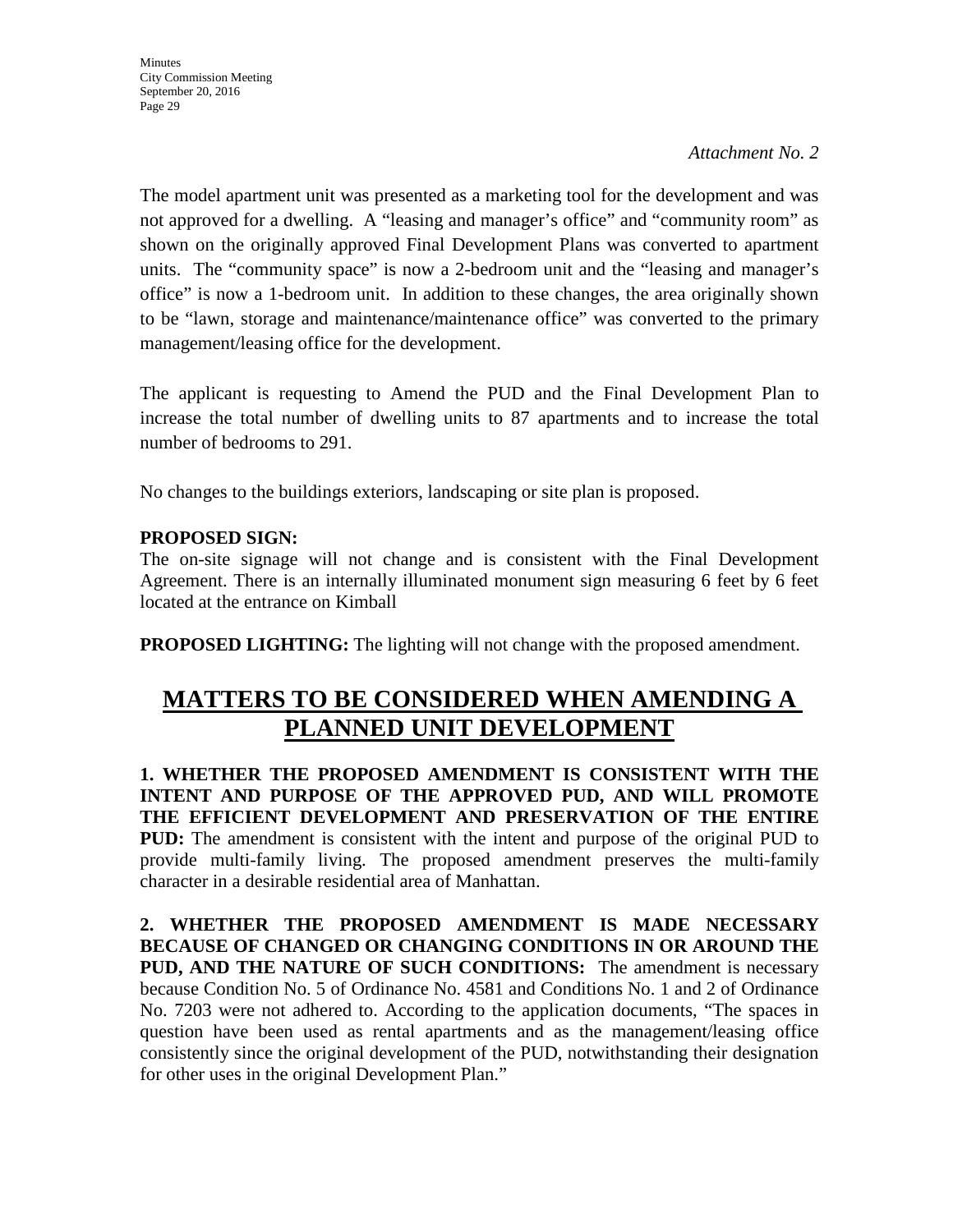**3. WHETHER THE PROPOSED AMENDMENT WILL RESULT IN A RELATIVE GAIN TO THE PUBLIC HEALTH, SAFETY, CONVENIENCE OR GENERAL WELFARE, AND IS NOT GRANTED SOLELY TO CONFER A SPECIAL BENEFIT UPON ANY PERSON:** The applicant states "The proposed amendment will benefit the general public in that it will make proper and authorized the historical actual total occupancy of the apartment complex located in the PUD. To deny the proposed amendment would render (3) apartment units containing a total of five (5) bedrooms technically impermissible, thereby reducing the available inventory of quality, affordable off-campus housing."

# **ADDITIONAL MATTERS TO BE CONSIDERED WHEN AMENDING A PLANNED UNIT DEVELOPMENT**

**1. LANDSCAPING:** There will be no changes to the landscaping agreement. The site is already landscaped according to the original Final Development Plan. Landscaping on site currently includes trees along the periphery of the site, somewhat screening the apartments along Kimball Avenue and College Avenue. There is also sufficient green space and landscaping within the site.

**2. SCREENING:** No additional screening is required.

**3. DRAINAGE:** There will be no changes to the drainage requirements as there is not an increase in impermeable surface or a reduction in open space.

**4. CIRCULATION:** Access to the site's off-street parking lot is off of both Kimball Avenue and College Avenue. Internal streets connect the apartment buildings

Pedestrian Access. There are sidewalks along the north side of Kimball and along the west side of College Avenue, which runs alongside the east side of the development. Both of these sidewalks provide access to the site.

Traffic. There is likely to be little to no traffic increase as a result of the proposed amendment. If the rooms have been consistently used as bedrooms, there are likely to be the same number of tenants and visitors as there has been in the past.

Off-Street Parking. The number of parking spaces is consistent with Condition No. 7 of Ordinance No. 4581, stating there should be no fewer than 300 off street parking spaces on the site. There are currently 92 carports, 8 handicapped spaces and 200 open spaces, a total of 300 spaces.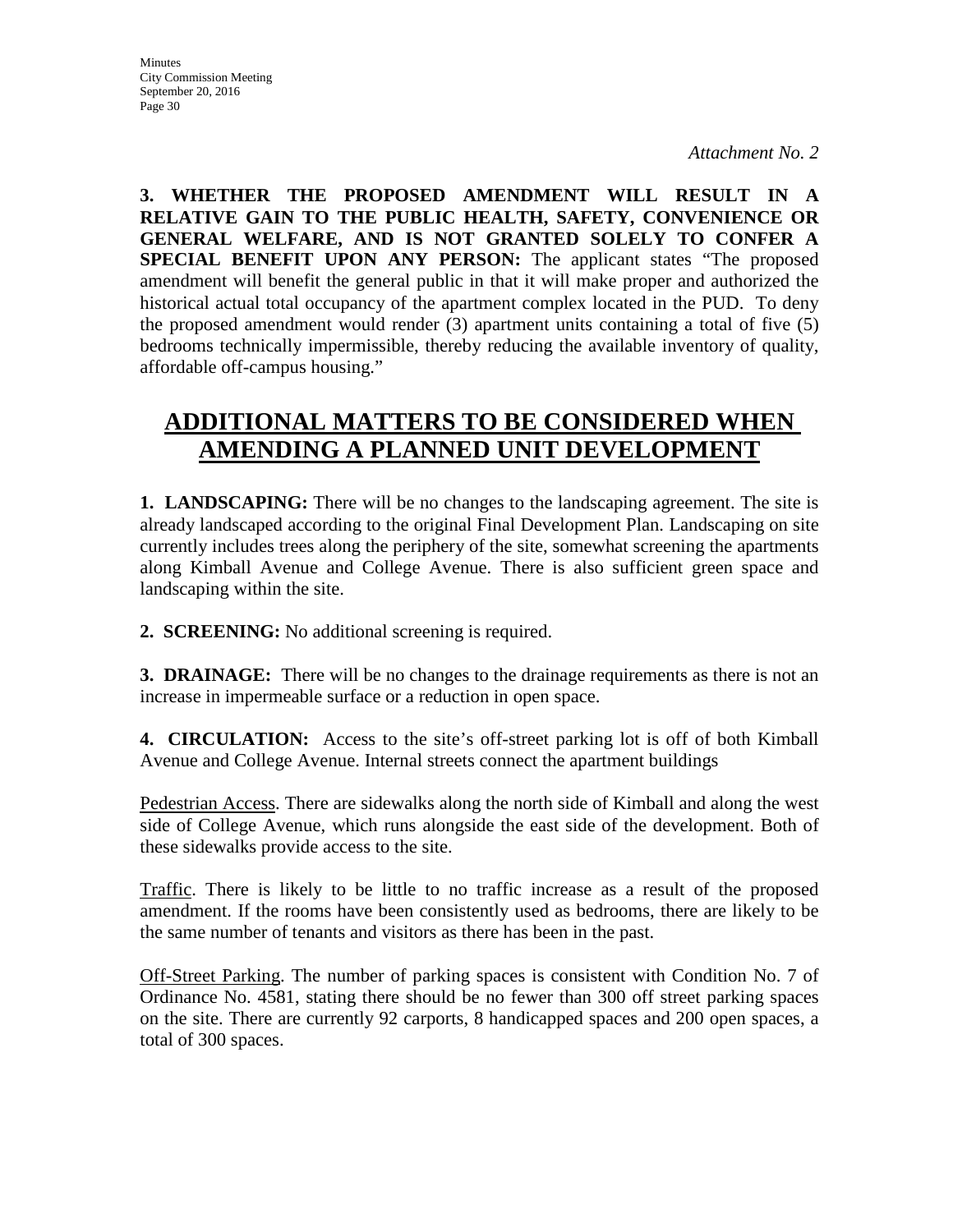From a series of memos prior to the approval of the ordinance and the Final Development Plan, and a memo dated May 23, 1989 from the City's Planning Department it can be concluded that as the development was primarily intended to serve students, providing additional guest parking would offset neighborhood impacts from the increase in density. The memo states that with a limited number of 250 tenants, 300 parking spaces would allow for a sufficient amount of guest parking.

With the increased number of bedrooms and in conformance with Article 7-103, Off-street Parking Requirements of the Zoning Regulations, the proposed amendment requires a total number of 311 parking spaces. Following today's off-street parking regulations, an additional 8 spaces would be required. However, since there have been no complaints regarding the parking on this site, or spill-over parking experienced as a result, the existing off-street parking is sufficient to address demand and requiring 8 stalls be added to the site at this point in time would not produce a significant benefit.

**5. OPEN SPACE/LANDSCAPED AND COMMON AREA:** There is landscaped space within the site and a pool located on the east side of the site.

**6. CHARACTER OF THE NEIGHBORHOOD:** The proposed PUD Amendment is consistent with the character of the neighborhood. Its proximity to the university and hospital make it a desirable area to live. This amendment maintains the multi-family nature of the property and brings the property into compliance.

# **MATTERS TO BE CONSIDERED WHEN REZONING**

**1. EXISTING USE:** The site consists of 8 multi-family residential structures. The units vary from one to four bedrooms and were constructed in the early 1990s.

**2. PHYSICAL AND ENVIRONMENTAL CHARACTERISTICS:** The site is located at a busy intersection near the hospital, the campus and many residential properties. It is generally flat with existing multi-family residential structures and mature trees.

# **3. SURROUNDING LAND USE AND ZONING:**

**(a.) NORTH:** The area to the north is primarily multi-family residential consisting of the University Crossing Apartments PUD. There is single family housing further to the north, zoned R-1, Single Family Residential.

**(b.) SOUTH:** Located on the south side of Kimball Avenue is the Manhattan Surgical hospital and the Via Christi Hospital, also zoned PUD.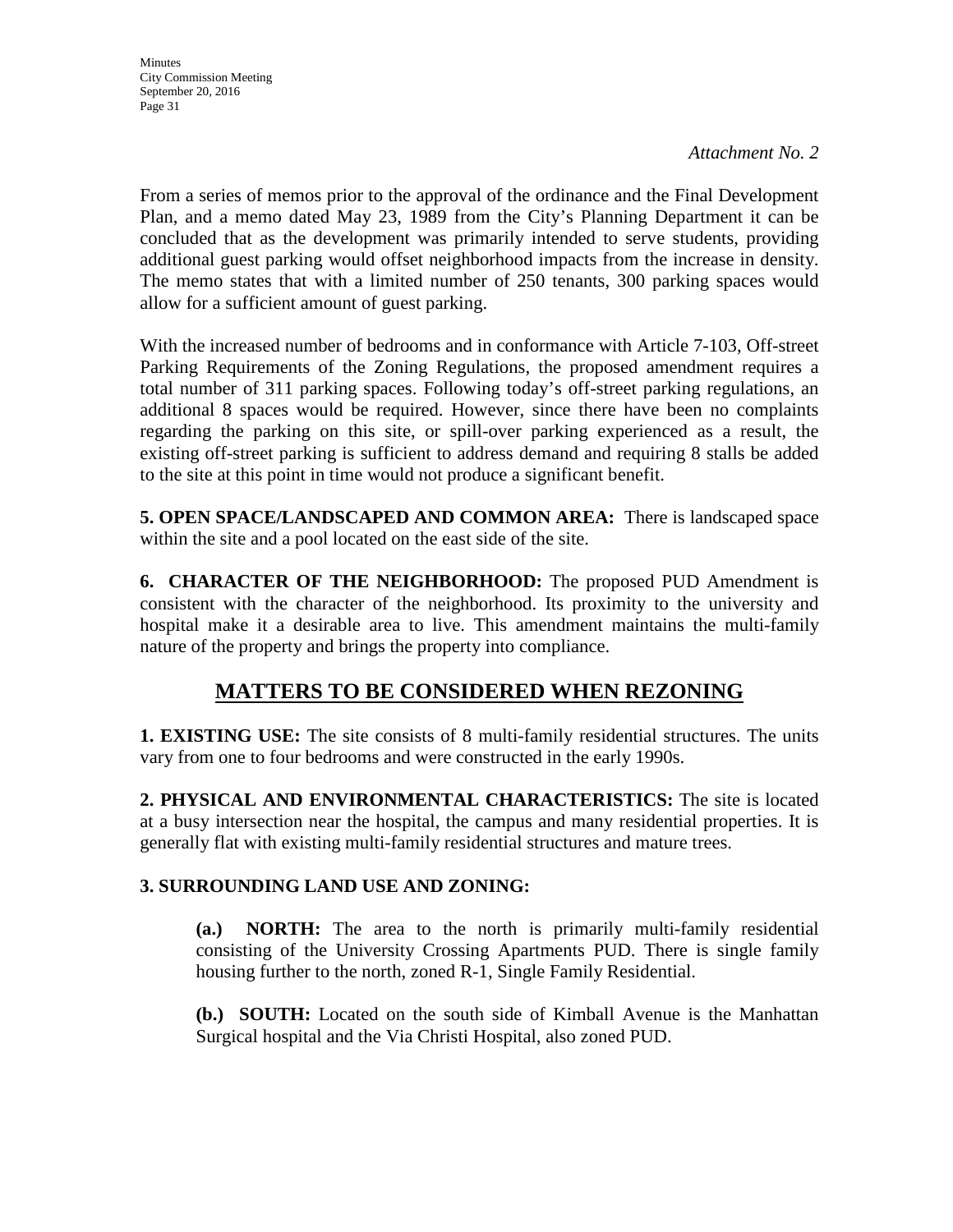**(c.) EAST:** To the east of the site across College Avenue and Kimball Ave the area is zoned U, University, consisting of agriculture land at the northeast corner of the intersection and the K-State football stadium at the southeast corner of the intersection.

**(d.) WEST:** The area to the west is zoned R, Single Family Residential. The Peace Lutheran Church is located directly west to the subject site. Further west is College Hill School and single family neighborhoods.

**4. GENERAL NEIGHBORHOOD CHARACTER:** The surrounding neighborhood is a mix of residential, hospital/medical, religious and University uses. The residential units are both single-family and multi-family dwellings, varying from owner occupied to renter occupied. The neighborhood also has several commercial uses (hospital and surgical center), the football stadium, and a childcare center. The site's location serves as a higher density residential buffer between lower density residential uses and university related uses.

**5. SUITABILITY OF SITE FOR USES UNDER CURRENT ZONING:** The current zoning of the site as a PUD is suitable for this multiple-building apartment development. The area is primarily composed of either residential development or PUDs.

**6. COMPATIBILITY OF PROPOSED DISTRICT WITH NEARBY PROPERTIES AND EXTENT TO WHICH IT MAY HAVE DETRIMENTAL AFFECTS:** No detrimental effects are anticipated as a result of the proposed amendment, as the site is compatible with surrounding zoning and land uses. The site has also been in existence for over two decades without any negative effects.

**7. CONFORMANCE WITH COMPREHENSIVE PLAN: THE SITE IS SHOWN ON THE FUTURE LAND USE MAP IN THE NORTHWEST PLANNING AREA. THE AREA IS DESIGNATED AS RESIDENTIAL HIGH DENSITY IN THE COMPREHENSIVE PLAN AND THE PUD'S USE AND THE PROPOSED AMENDMENT CONFORMS TO THE PLAN.**

**8. ZONING HISTORY AND LENGTH OF TIME VACANT AS ZONED:** The area was zone R, Single-Family Residential prior to being zoned as a PUD with the passing of Ordinance No. 4581 on June 20, 1989

**9. CONSISTENCY WITH INTENT AND PURPOSE OF THE ZONING ORDINANCE:** The intent and purpose of the Zoning Regulations is to protect the public health, safety, and general welfare; regulate the use of land and buildings within zoning districts to assure compatibility; and to protect property values.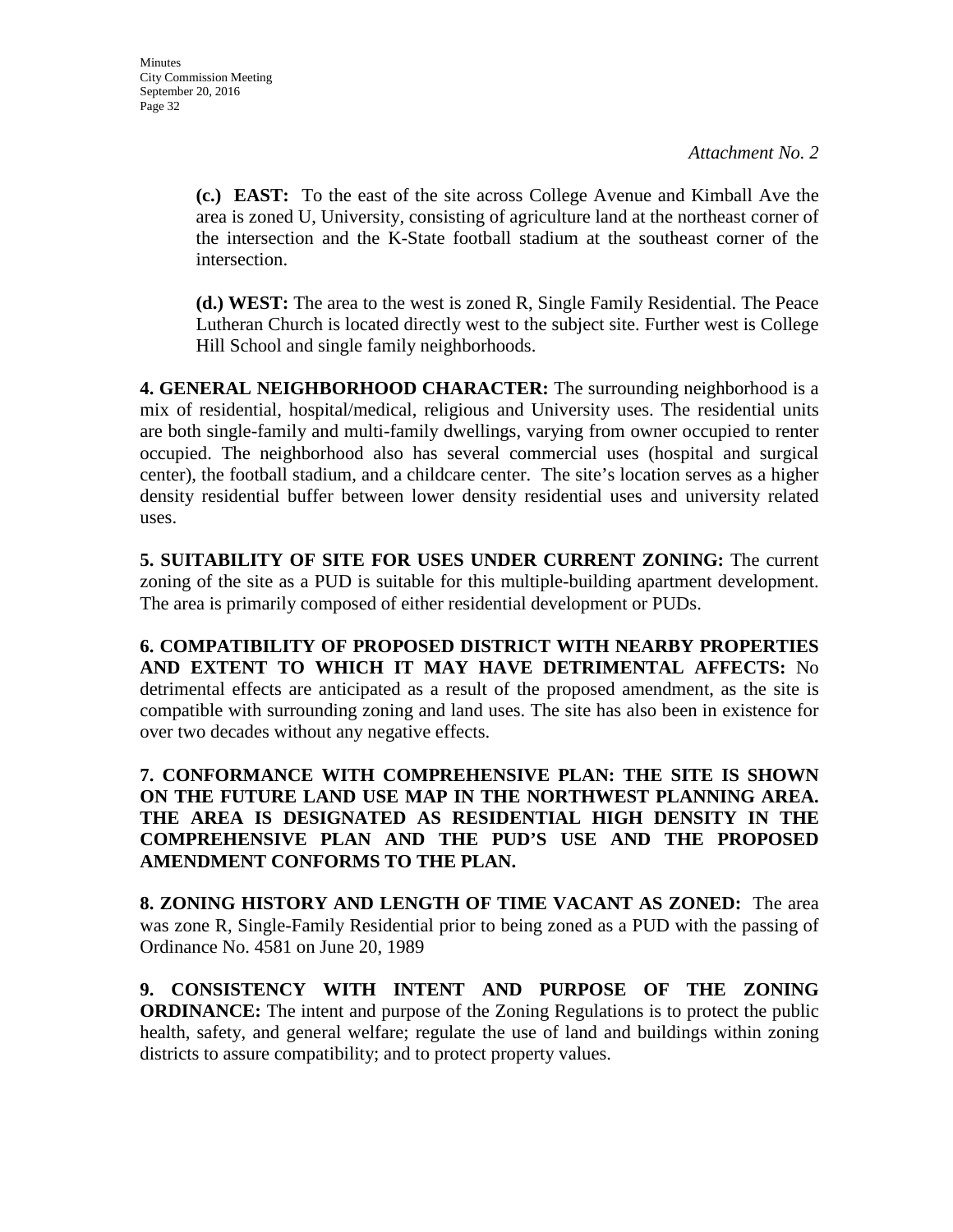The PUD Regulations are intended to provide a maximum choice of living environments by allowing a variety of housing and building types; a more efficient land use than is generally achieved through conventional development; a development pattern that is in harmony with land use density, transportation facilities and community facilities; and a development plan which addresses specific needs and unique conditions of the site which may require changes in bulk regulations or layout. The proposed PUD amendment is consistent with the intent and purposes of the Zoning Regulations, and the intent of the PUD Regulations, subject to the conditions of approval.

**10. RELATIVE GAIN TO THE PUBLIC HEALTH, SAFETY AND WELFARE THAT DENIAL OF THE REQUEST WOULD ACCOMPLISH, COMPARED WITH THE HARDSHIP IMPOSED UPON THE APPLICANT:** There appears to be no gain to the public that denial would accomplish. Denial would prohibit the use of the 3 dwelling units that have apparently been in use in this since the development was first constructed. It is apparent that these dwellings have been used without any adverse impacts, due to the ample parking.

**11. ADEQUACY OF PUBLIC FACILITIES AND SERVICES:** The site has adequate public services, sanitary sewer, water, sidewalks, and public streets.

# **12. OTHER APPLICABLE FACTORS:** None.

**13. STAFF COMMENTS:** City Administration recommends approval of the proposed amendment to allow the studies identified in the original PUD to be used as bedrooms, with the following conditions of approval:

- 1. Modify Condition No. 5 of Ordinance 4581 to increase the number of dwelling units to 87 and to increase the number of bedrooms to 291, as requested by the applicant.
- 2. Modify Condition No. 6 to increase the total occupancy from 250 to 291 occupants.

# **ALTERNATIVES:**

- 1. Recommend approval of the proposed amendment of Ordinance Nos. 4581 and 7203 and the approved Final Development Plan stating the basis for such recommendation.
- 2. Recommend approval of the proposed amendment of Ordinance Nos. 4581 and 7203 and the approved Final Development Plan and modify the conditions and any other portions of the proposed PUD amendment to meet the needs of the community as perceived by the Manhattan Urban Area Planning Board, stating the basis for such recommendation, and indicating the conditions of approval.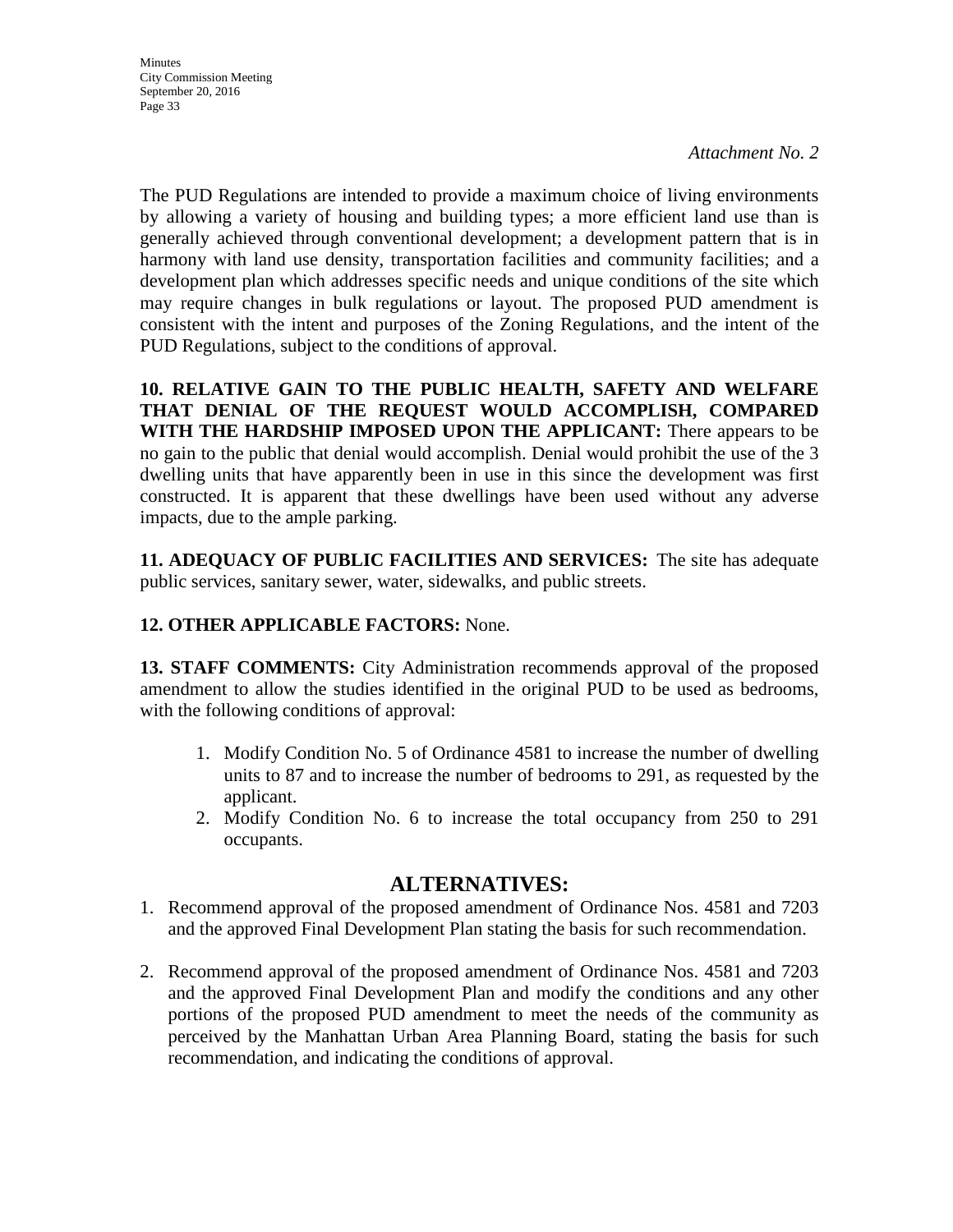- 3. Recommend denial of the proposed amendment of Ordinance Nos. 4581 and 7203 and the approved Final Development Plan, stating the basis for such recommendation.
- 4. Table the proposed Amendment to a specific date, for specifically stated reasons.

# **POSSIBLE MOTION:**

The Manhattan Urban Area Planning Board recommends approval of the proposed amendment of Ordinance Nos. 4581 and 7203 and the approved Final Development Plan of the Greenbiar Residential Planned Unit Development, based on the findings in the Staff Report, with two (2) conditions of approval.

**PREPARED BY:** Chad Bunger, AICP, CFM, Senior Planner

**DATE:** July 19, 2016

16017}SR}WoodwayApts}GreenbriarPUDAmendment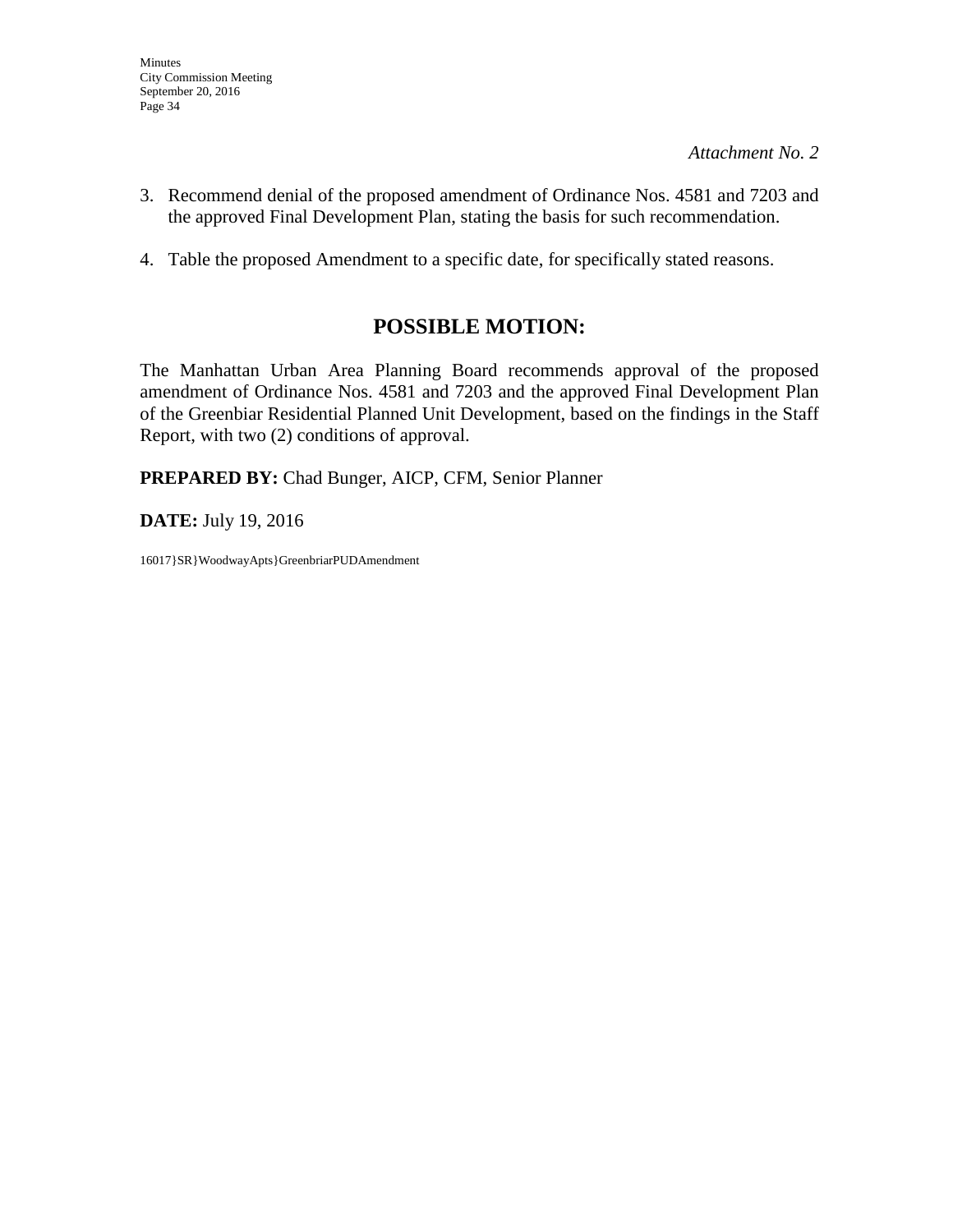## **STAFF REPORT**

## **ON AN APPLICATION TO REZONE PROPERTY**

**FROM:** Riley County AG, Agriculture District Pottawatomie County, A1, Agriculture District

**TO:** I-3, Light Industrial District

**APPLICANT/OWNERS:** City of Manhattan – Ron Fehr, City Manager

**ADDRESS:** 1101 Poyntz Avenue, Manhattan, KS

**LEGAL DESCRIPTION:** A tract of land located in the Northeast Quarter of Section 17, the Northwest Quarter of Section 16, Section 8, and the West Half of Section 9, all in Township 10 South, Range 8 East in Riley and Pottawatomie County, Kansas

**LOCATION:** generally located along U.S. Highway 24 and the Linear Trail area.

**AREA:** 185.14 acres

# **DATE OF NEIGHBORHOOD MEETING:** June 2, 2016

# **DATE OF PUBLIC NOTICE PUBLICATION:** July 11, 2016

## **DATE OF PUBLIC HEARING: PLANNING BOARD:** August 1, 2016 **CITY COMMISSION:** September 9, 2016

# **THIRTEEN MATTERS TO BE CONSIDERED WHEN REZONING**

- **1. EXISTING USE:** City's Waste Water Treatment Plant and vacant land associated with the Manhattan Levee System.
- **2. PHYSICAL AND ENVIRONMENTAL CHARACTERISTICS:** The land associated with the Manhattan Levee System, which is a man-made flood protection structure designed protects parts of the City from the flood risks from the Blue River and Kansas River. The Linear Trail is located on the Levee. The land associated with the Waste Water Treatment Plant is generally flat and is adjacent to the Manhattan Levee System.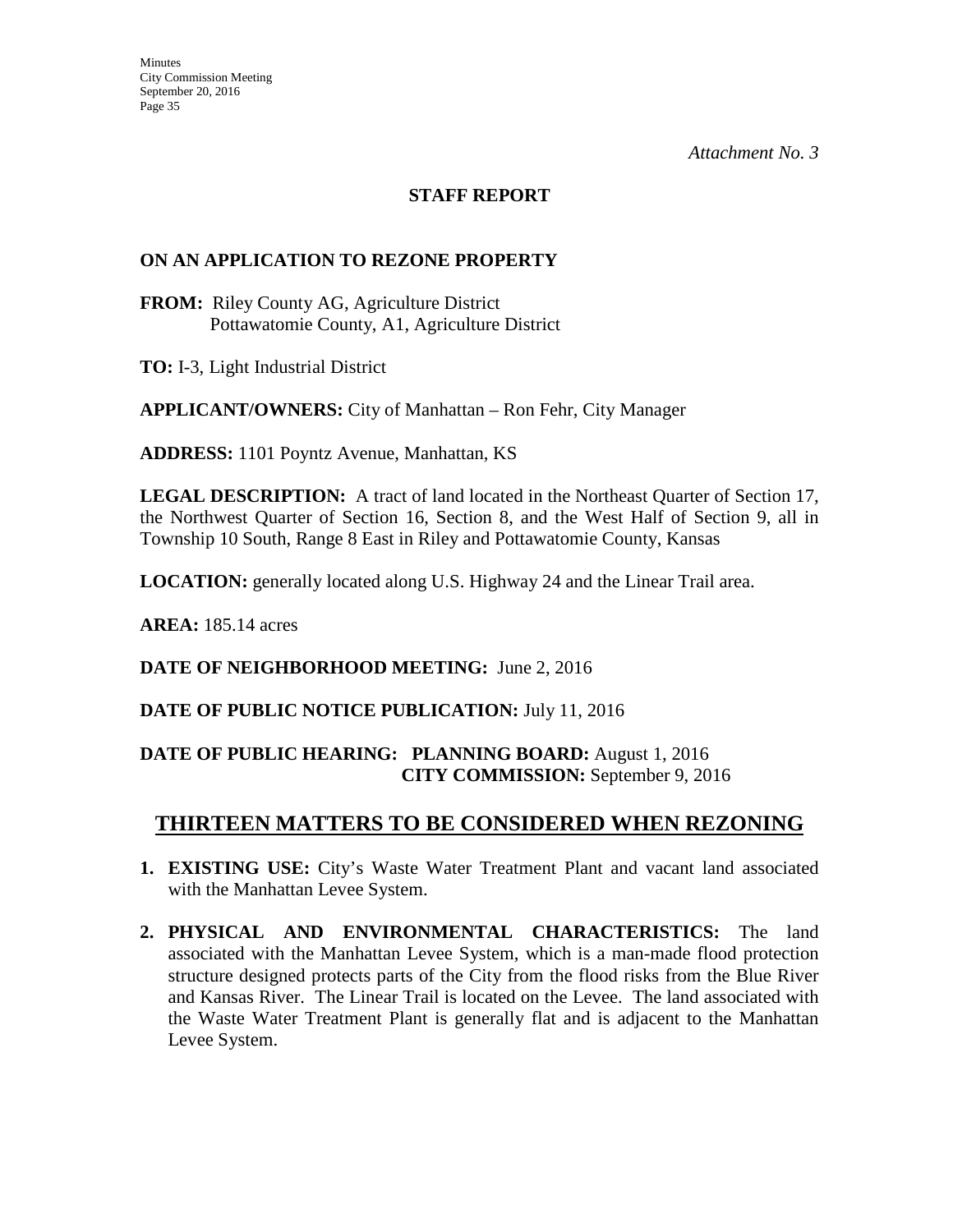# **3. SURROUNDING LAND USE AND ZONING:**

A variety of land uses and City, Riley County and Pottawatomie County zoning districts surround the rezoning site. See the map below to gain an understanding of the various land uses and zoning districts in the area.

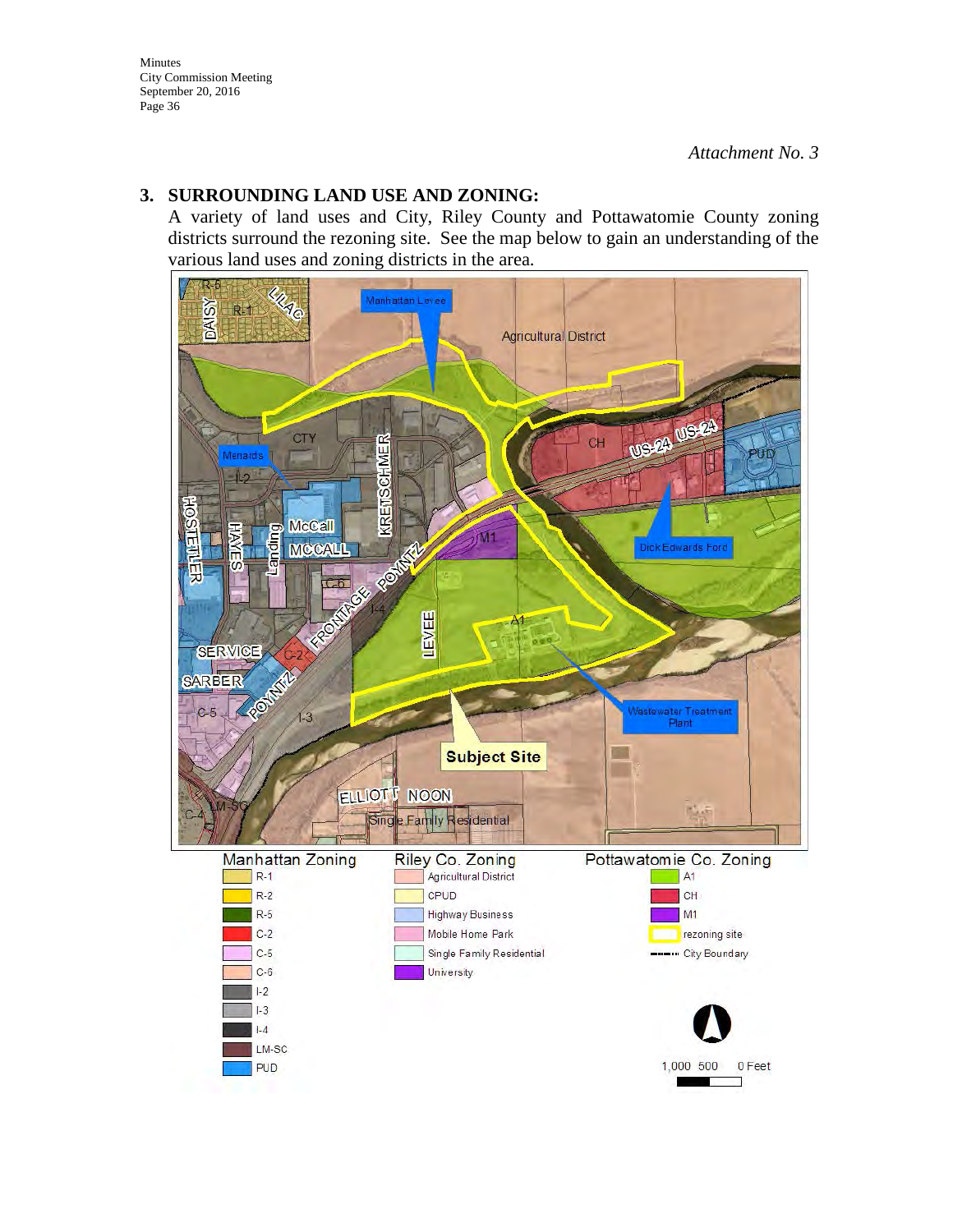**4. GENERAL NEIGHBORHOOD CHARACTER:** The area surrounding the subject site is a wide mix of commercial, industrial, residential and agricultural uses. The land adjacent to the Waste Water Treatment Center is generally agriculture land uses for row crops.

The land surrounding the levee system is commercial and industrial corridors along U.S. Highway 24 and McCall Road, vacant agricultural land in the Big Blue River Floodplain and the established residential neighborhood in the Dix and Northview Neighborhoods.

**5. SUITABILITY OF SITE FOR USES UNDER CURRENT ZONING:** The site is currently located in rural Pottawatomie and Riley County and zoned Pottawatomie County, A1, Agriculture District and Riley County AG, Agriculture District.

The existing use conforms to the current zoning district in Riley County.

**6. COMPATIBILITY OF PROPOSED DISTRICT WITH NEARBY PROPERTIES AND EXTENT TO WHICH IT MAY HAVE DETRIMENTAL AFFECTS:** No changes to the existing use is proposed at this time. The City is requesting the annexation and rezoning so that the City owner property is within the City's jurisdiction, which increase response times for emergency services, such a police and fire. No development is proposed on the subject site. The land will stay devoted to flood protection and for the treatment of waste water for the City and surrounding areas.

The applicant held a neighborhood meeting on June 2, 2016. No one attended the meeting.

The proposed rezoning should not adversely impact the nearby properties.

**7. CONFORMANCE WITH COMPREHENSIVE PLAN:** The unplatted City owned land where the Waste Water Treatment Plan is shown on the Future Land Use Map of the Manhattan Urban Area Comprehensive Plan as Public/Semi-Public. The area devoted to the Manhattan Levee System and Linear Trail is designated as Preserved Open Space with Special Floodway Overflow Area designations. No specific land use policies are established for these 3 land categories.

Chapter 4: Preserve and Enhance Natural Resources and Promote Resiliency establishes policies and goals to creating and maintaining open space for the preservation of environmentally sensitive areas and to make the communities more resilient. No developments are proposed for the subject site at this time. The land is owned by the City, who is devoted to maintaining the existing open space and trails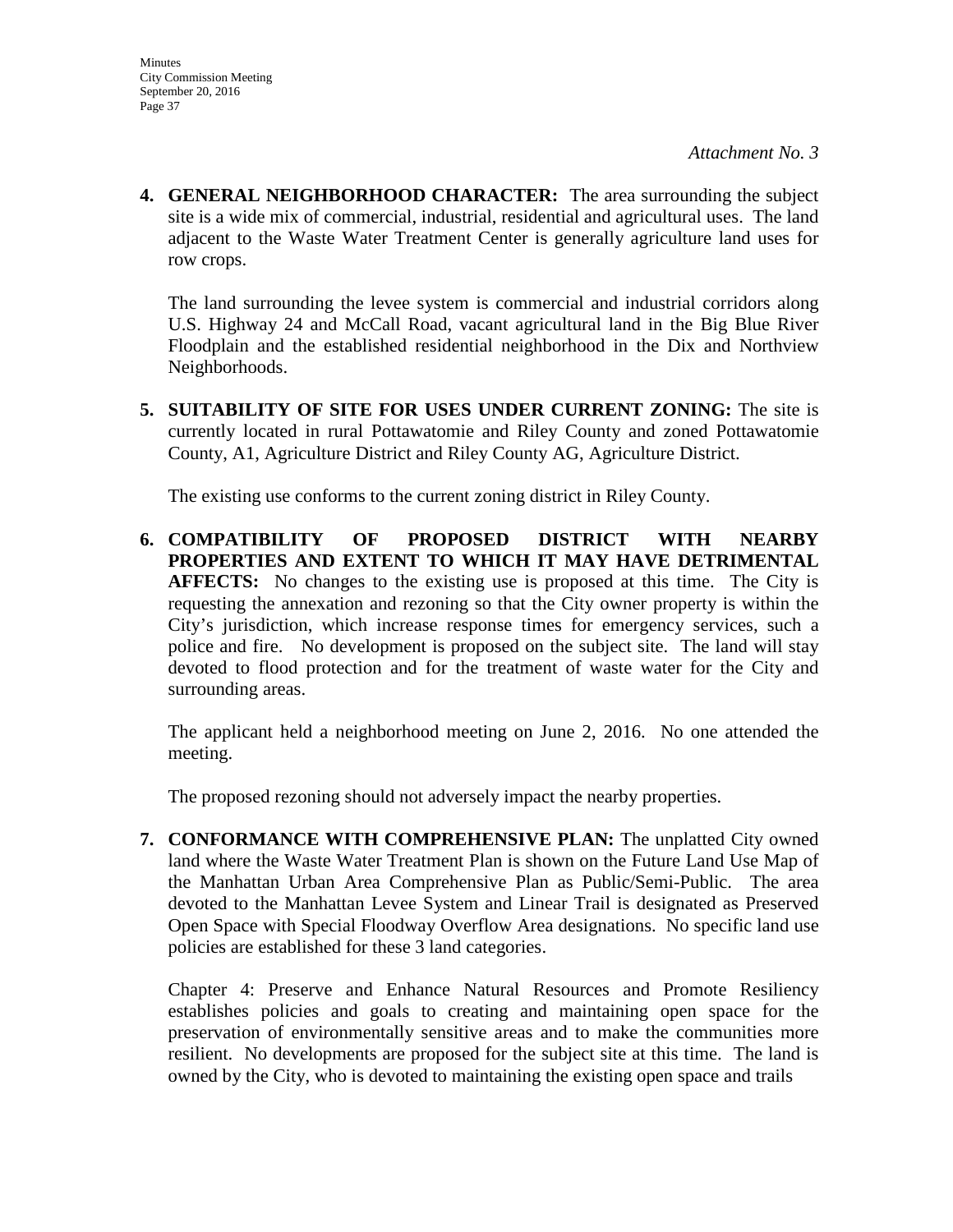along the levee system, as well as the on-going maintenance of the waste water treatment plant and the levee system to provide the required utility and flood protection.

The proposed annexation of subject site conforms to the policy of the Manhattan Urban Area Comprehensive Plan.

**8. ZONING HISTORY AND LENGTH OF TIME VACANT AS ZONED:** The Manhattan Levee System was completed in 1964 and has been maintained by the City ever since.

The Waste Water Treatment Plan was first constructed in 1974 by the City, with frequent facility updates. The most recent facility expansion and update was completed in 2013.

# **9. CONSISTENCY WITH INTENT AND PURPOSE OF THE ZONING ORDINANCE:**

The intent and purpose of the Manhattan Zoning Regulations is to protect the public health, safety, and general welfare; regulate the use of land and buildings within zoning districts to assure compatibility; and to protect property values.

The proposed rezoning is consistent with the intent and purpose of the Manhattan Zoning Regulations. The I-3 District designed to allow manufacturing, processing, assembly, and nonretail service activities. The rezoning site generally conforms to the requirements of the I-3 District.

- **10. RELATIVE GAIN TO THE PUBLIC HEALTH, SAFETY AND WELFARE THAT DENIAL OF THE REQUEST WOULD ACCOMPLISH, COMPARED WITH THE HARDSHIP IMPOSED UPON THE APPLICANT:** There appears to be no gain to the public that denial would accomplish. There are no expected adverse affects on the public health, safety and welfare as a result of the rezoning. The purpose of the rezoning is to improve public safety by bringing the 2 public infrastructure facilities into the City's jurisdiction so that emergency response times by Riley County Police Department, Manhattan Fire Department and other agencies are improved.
- **11. ADEQUACY OF PUBLIC FACILITIES AND SERVICES:** Adequate street, sanitary sewer, water and fire services are available to serve the rezoning site.
- **12. OTHER APPLICABLE FACTORS:** None.